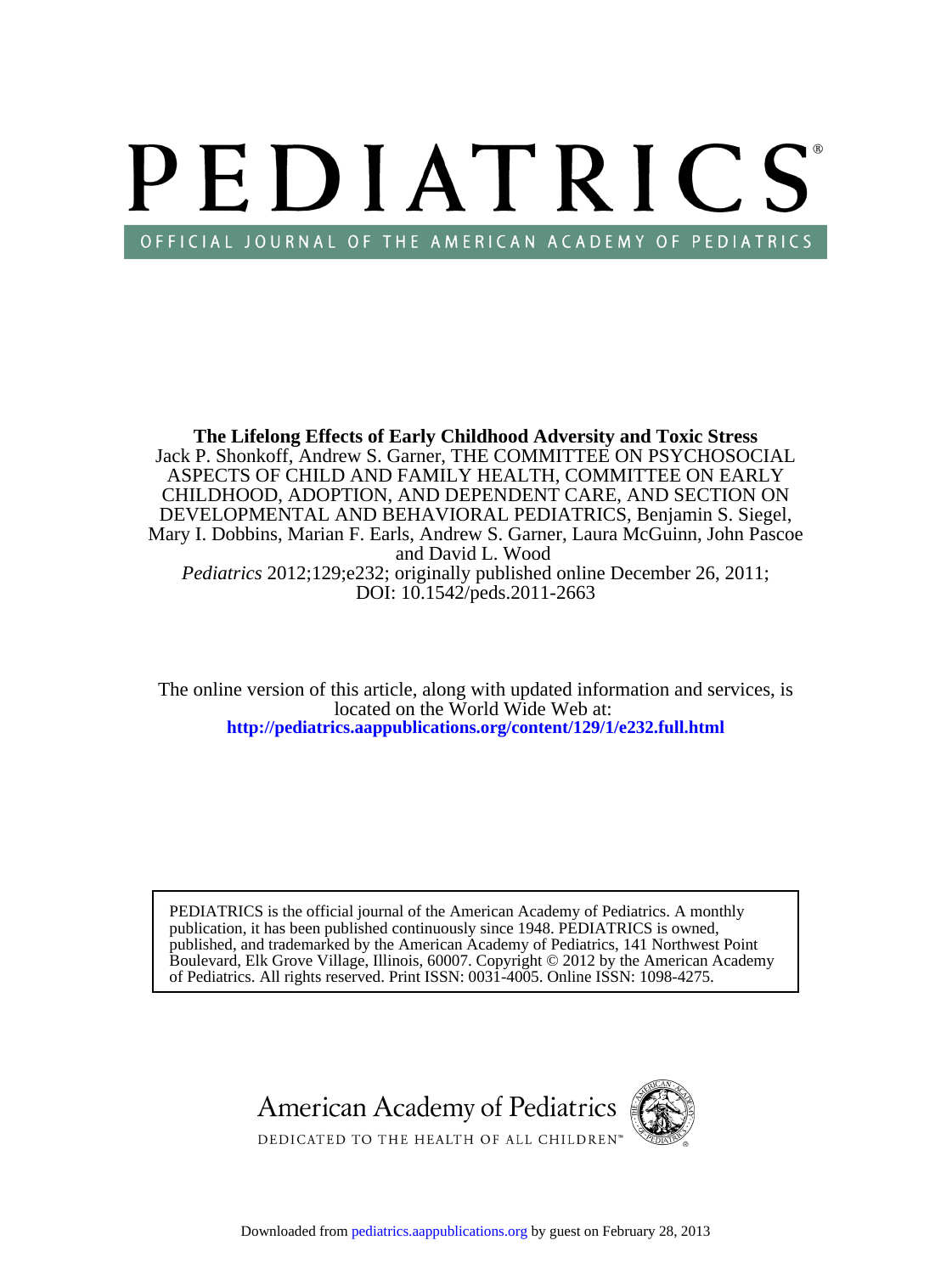

# TECHNICAL REPORT

# The Lifelong Effects of Early Childhood Adversity and Toxic Stress

**FREE** 

# abstract

Advances in fields of inquiry as diverse as neuroscience, molecular biology, genomics, developmental psychology, epidemiology, sociology, and economics are catalyzing an important paradigm shift in our understanding of health and disease across the lifespan. This converging, multidisciplinary science of human development has profound implications for our ability to enhance the life prospects of children and to strengthen the social and economic fabric of society. Drawing on these multiple streams of investigation, this report presents an ecobiodevelopmental framework that illustrates how early experiences and environmental influences can leave a lasting signature on the genetic predispositions that affect emerging brain architecture and long-term health. The report also examines extensive evidence of the disruptive impacts of toxic stress, offering intriguing insights into causal mechanisms that link early adversity to later impairments in learning, behavior, and both physical and mental well-being. The implications of this framework for the practice of medicine, in general, and pediatrics, specifically, are potentially transformational. They suggest that many adult diseases should be viewed as developmental disorders that begin early in life and that persistent health disparities associated with poverty, discrimination, or maltreatment could be reduced by the alleviation of toxic stress in childhood. An ecobiodevelopmental framework also underscores the need for new thinking about the focus and boundaries of pediatric practice. It calls for pediatricians to serve as both front-line guardians of healthy child development and strategically positioned, community leaders to inform new science-based strategies that build strong foundations for educational achievement, economic productivity, responsible citizenship, and lifelong health. Pediatrics 2012;129:e232–e246

#### INTRODUCTION

Of a good beginning cometh a good end. John Heywood, Proverbs (1546)

The United States, like all nations of the world, is facing a number of social and economic challenges that must be met to secure a promising future. Central to this task is the need to produce a welleducated and healthy adult population that is sufficiently skilled to participate effectively in a global economy and to become responsible stakeholders in a productive society. As concerns continue to grow about the quality of public education and its capacity to prepare the nation's future workforce, increasing investments are being made in Jack P. Shonkoff, MD, Andrew S. Garner, MD, PhD, and THE COMMITTEE ON PSYCHOSOCIAL ASPECTS OF CHILD AND FAMILY HEALTH, COMMITTEE ON EARLY CHILDHOOD, ADOPTION, AND DEPENDENT CARE, AND SECTION ON DEVELOPMENTAL AND BEHAVIORAL PEDIATRICS

#### KEY WORDS

ecobiodevelopmental framework, new morbidity, toxic stress, social inequalities, health disparities, health promotion, disease prevention, advocacy, brain development, human capital development, pediatric basic science

#### ABBREVIATIONS

ACE—adverse childhood experiences CRH—corticotropin-releasing hormone EBD—ecobiodevelopmental PFC—prefrontal cortex

This document is copyrighted and is property of the American Academy of Pediatrics and its Board of Directors. All authors have filed conflict of interest statements with the American Academy of Pediatrics. Any conflicts have been resolved through a process approved by the Board of Directors. The American Academy of Pediatrics has neither solicited nor accepted any commercial involvement in the development of the content of this publication.

The guidance in this report does not indicate an exclusive course of treatment or serve as a standard of medical care. Variations, taking into account individual circumstances, may be appropriate.

All technical reports from the American Academy of Pediatrics automatically expire 5 years after publication unless reaffirmed, revised, or retired at or before that time.

www.pediatrics.org/cgi/doi/10.1542/peds.2011-2663 doi:10.1542/peds.2011-2663

PEDIATRICS (ISSN Numbers: Print, 0031-4005; Online, 1098-4275). Copyright © 2012 by the American Academy of Pediatrics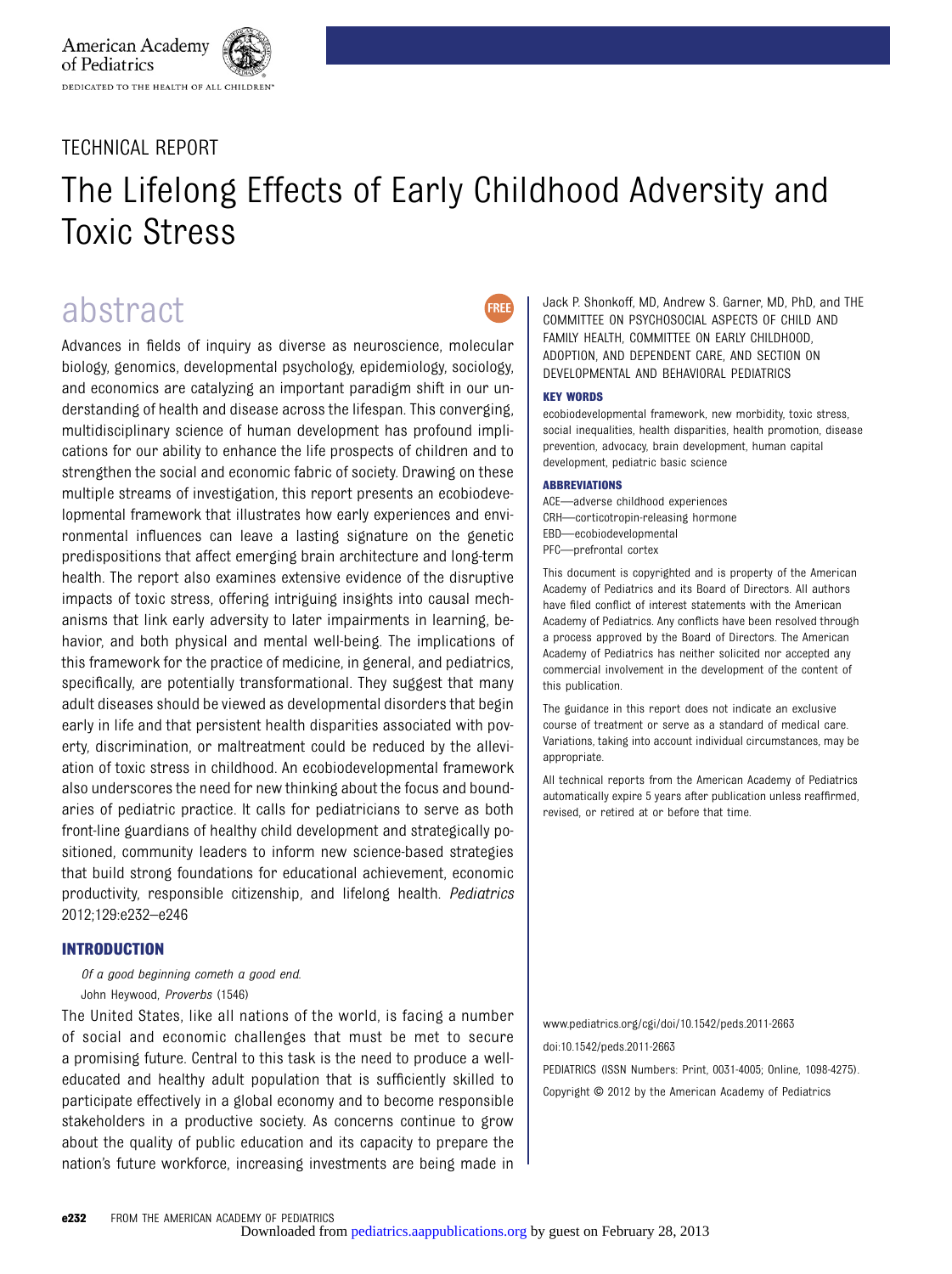the preschool years to promote the foundations of learning. Although debates about early childhood policy focus almost entirely on educational objectives, science indicates that sound investments in interventions that reduce adversity are also likely to strengthen the foundations of physical and mental health, which would generate even larger returns to all of society.<sup>1,2</sup> This growing scientific understanding about the common roots of health, learning, and behavior in the early years of life presents a potentially transformational opportunity for the future of pediatrics.

Identifying the origins of adult disease and addressing them early in life are critical steps toward changing our current health care system from a "sick-care" to a "well-care" model. $3-5$ Although new discoveries in basic science, clinical subspecialties, and high-technology medical interventions continue to advance our capacity to treat patients who are ill, there is growing appreciation that a successful well-care system must expand its scope beyond the traditional realm of individualized, clinical practice to address the complex social, economic, cultural, environmental, and developmental influences that lead to population-based health disparities and unsustainable medical care expenditures. $2,6,7$  The science of early childhood development has much to offer in the realization of this vision, and the well-being of young children and their families is emerging as a promising focus for creative investment.

The history of pediatrics conveys a rich narrative of empirical investigation and pragmatic problem solving. Its emergence as a specialized domain of clinical medicine in the late 19th century was dominated by concerns about nutrition, infectious disease, and premature death. In the middle of

the 20th century, as effective vaccines, antibiotics, hygiene, and other public health measures confronted the infectious etiologies of childhood illness, a variety of developmental, behavioral, and family difficulties became known as the "new morbidities."<sup>8</sup> By the end of the century, mood disorders, parental substance abuse, and exposure to violence, among other conditions, began to receive increasing attention in the pediatric clinical setting and became known as the "newer morbidities."<sup>9</sup> Most recently, increasingly complex mental health concerns; the adverse effects of television viewing; the influence of new technologies; epidemic increases in obesity; and persistent economic, racial, and ethnic disparities in health status have been called the "millennial morbidities."<sup>10</sup>

Advances in the biological, developmental, and social sciences now offer tools to write the next important chapter. The overlapping and synergistic characteristics of the most prevalent conditions and threats to child well-being—combined with the remarkable pace of new discoveries in developmental neuroscience, genomics, and the behavioral and social sciences—present an opportunity to confront a number of important questions with fresh information and a new perspective. What are the biological mechanisms that explain the well-documented association between childhood adversity and adult health impairment? As these causal mechanisms are better elucidated, what can the medical field, specifically, and society, more generally, do to reduce or mitigate the effects of disruptive early-life influences on the origins of lifelong disease? When is the optimal time for those interventions to be implemented?

This technical report addresses these important questions in 3 ways. First, it presents a scientifically grounded,

ecobiodevelopmental (EBD) framework to stimulate fresh thinking about the promotion of health and prevention of disease across the lifespan. Second, it applies this EBD framework to better understand the complex relationships among adverse childhood circumstances, toxic stress, brain architecture, and poor physical and mental health well into adulthood. Third, it proposes a new role for pediatricians to promote the development and implementation of science-based strategies to reduce toxic stress in early childhood as a means of preventing or reducing many of society's most complex and enduring problems, which are frequently associated with disparities in learning, behavior, and health. The magnitude of this latter challenge cannot be overstated. A recent technical report from the American Academy of Pediatrics reviewed 58 years of published studies and characterized racial and ethnic disparities in children's health to be extensive, pervasive, persistent, and, in some cases, worsening.<sup>11</sup> Moreover, the report found only 2 studies that evaluated interventions designed to reduce disparities in children's health status and health care that also compared the minority group to a white group, and none used a randomized controlled trial design.

The causal sequences of risk that contribute to demographic differences in educational achievement and physical well-being threaten our country's democratic ideals by undermining the national credo of equal opportunity. Unhealthy communities with too many fast food franchises and liquor stores, yet far too few fresh food outlets and opportunities for physical activity, contribute to an unhealthy population. Unemployment and forced mobility disrupt the social networks that stabilize communities and families and, thereby, lead to higher rates of violence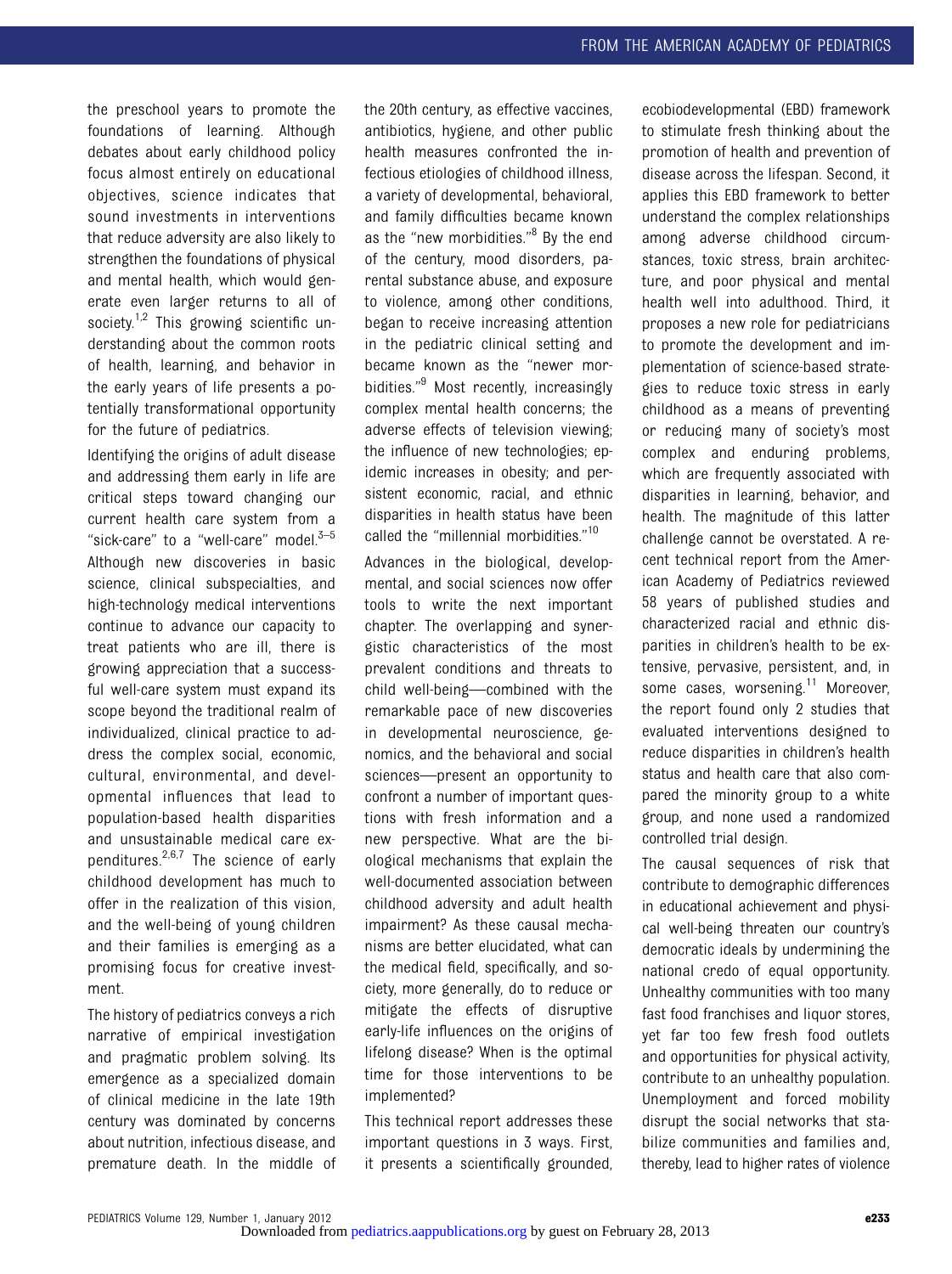and school dropout. The purpose of this technical report is to leverage new knowledge from the biological and social sciences to help achieve the positive life outcomes that could be accrued to all of society if more effective strategies were developed to reduce the exposure of young children to significant adversity.

# A NEW FRAMEWORK FOR PROMOTING HEALTHY DEVELOPMENT

Advances in our understanding of the factors that either promote or undermine early human development have set the stage for a significant paradigm shift.<sup>12</sup> In simple terms, the process of development is now understood as a function of "nature dancing with nurture over time," in contrast to the longstanding but now outdated debate about the influence of "nature versus nurture."<sup>13</sup> That is to say, beginning prenatally, continuing through infancy, and extending into childhood and beyond, development is driven by an ongoing, inextricable interaction between biology (as defined by genetic predispositions) and ecology (as defined by the social and physical environment)<sup>12,14,15</sup> (see Fig 1).

Building on an ecological model that explains multiple levels of influence on psychological development, <sup>16</sup> and a recently proposed biodevelopmental framework that offers an integrated, science-based approach to coordinated, early childhood policy making and practice across sectors, $17$  this technical report presents an EBD framework that draws on a recent report from the Center on the Developing Child at Harvard University to help physicians and policy makers think about how early childhood adversity can lead to lifelong impairments in learning, behavior, and both physical and mental health. $1,6$ 



#### FIGURE 1

The basic science of pediatrics. An emerging, multidisciplinary science of development supports an EBD framework for understanding the evolution of human health and disease across the life span. In recent decades, epidemiology, developmental psychology, and longitudinal studies of early childhood interventions have demonstrated significant associations (hashed red arrow) between the ecology of childhood and a wide range of developmental outcomes and life course trajectories. Concurrently, advances in the biological sciences, particularly in developmental neuroscience and epigenetics, have made parallel progress in beginning to elucidate the biological mechanisms (solid arrows) underlying these important associations. The convergence of these diverse disciplines defines a promising new basic science of pediatrics.

Some of the most compelling new evidence for this proposed framework comes from the rapidly moving field of epigenetics, which investigates the molecular biological mechanisms (such as DNA methylation and histone acetylation) that affect gene expression without altering DNA sequence. For example, studies of maternal care in rats indicate that differences in the quality of nurturing affect neural function in pups and negatively affect cognition and the expression of psychopathology later in life. Moreover, rats whose mothers showed increased levels of licking and grooming during their first week of life also showed less exaggerated stress responses as adults compared with rats who were reared by mothers with a low level of licking and grooming, and the expression of mother-pup interactions in the pups

has been demonstrated to be passed on to the next generation.<sup>18–22</sup> This burgeoning area of research is challenging us to look beyond genetic predispositions to examine how environmental influences and early experiences affect when, how, and to what degree different genes are actually activated, thereby elucidating the mechanistic linkages through which gene-environment interaction can affect lifelong behavior, development, and health (see Fig 1).

Additional evidence for the proposed framework comes from insights accrued during the "Decade of the Brain" in the 1990s, when the National Institutes of Health invested significant resources into understanding both normal and pathologic neuronal development and function. Subsequent advances in developmental neuroscience have begun to describe further, in some cases at the molecular and cellular levels, how an integrated, functioning network with billions of neurons and trillions of connections is assembled. Because this network serves as the biological platform for a child's emerging socialemotional, linguistic, and cognitive skills, developmental neuroscience is also beginning to clarify the underlying causal mechanisms that explain the normative process of child development. In a parallel fashion, longitudinal studies that document the long-term consequences of childhood adversity indicate that alterations in a child's ecology can have measurable effects on his or her developmental trajectory, with lifelong consequences for educational achievement, economic productivity, health status, and longevity.23–<sup>27</sup>

The EBD framework described in this article presents a new way to think about the underlying biological mechanisms that explain this robust link between early life adversities (ie, the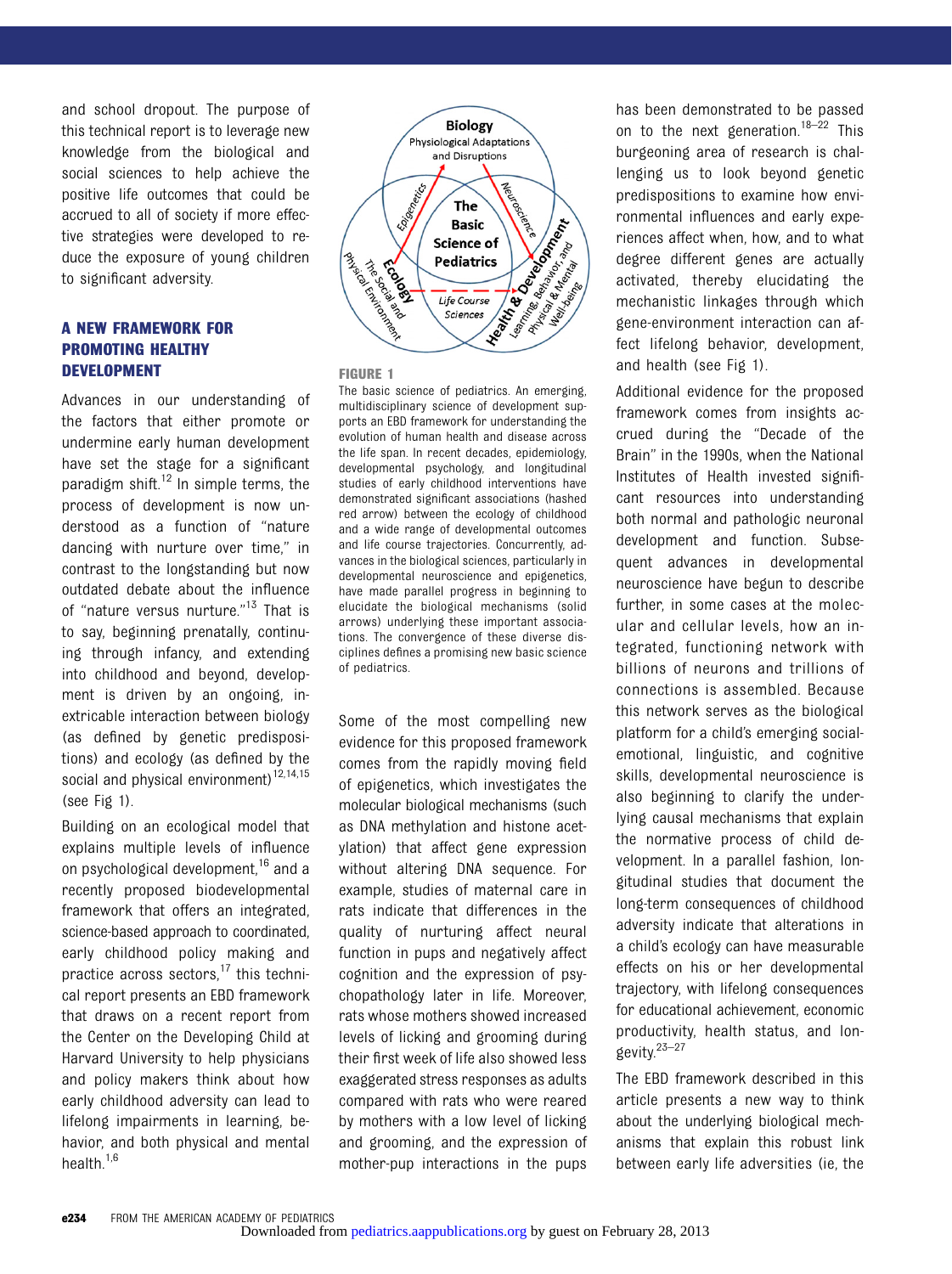new morbidities of childhood) and important adult outcomes. The innovation of this approach lies in its mobilization of dramatic scientific advances in the service of rethinking basic notions of health promotion and disease prevention within a fully integrated, life span perspective from conception to old age.<sup>6</sup> In this context, significant stress in the lives of young children is viewed as a risk factor for the genesis of health-threatening behaviors as well as a catalyst for physiologic responses that can lay the groundwork for chronic, stress-related diseases later in life.

# Understanding the Biology of Stress

Although genetic variability clearly plays a role in stress reactivity, early experiences and environmental influences can have considerable impact. Beginning as early as the prenatal period, both animal $^{28-30}$  and human $^{31,32}$ studies suggest that fetal exposure to maternal stress can influence later stress responsiveness. In animals, this effect has been demonstrated not only in the offspring of the studied pregnancy but also in subsequent generations. The precise biological mechanisms that explain these findings remain to be elucidated, but epigenetic modifications of DNA appear likely to play a role.<sup>31,33,34</sup> Early postnatal experiences with adversity are also thought to affect future reactivity to stress, perhaps by altering the developing neural circuits controlling these neuroendocrine responses.<sup>34,35</sup> Although much research remains to be performed in this area, there is a strong scientific consensus that the ecological context modulates the expression of one's genotype. It is as if experiences confer a "signature" on the genome to authorize certain characteristics and behaviors and to prohibit others. This concept

underscores the need for greater understanding of how stress "gets under the skin," as well as the importance of determining what external and internal factors can be mobilized to prevent that embedding process or protect against the consequences of its activation.

Physiologic responses to stress are well defined. $36-38$  The most extensively studied involve activation of the hypothalamic-pituitary-adrenocortical axis and the sympathetic-adrenomedullary system, which results in increased levels of stress hormones, such as corticotropin-releasing hormone (CRH), cortisol, norepinephrine, and adrenaline. These changes co-occur with a network of other mediators that include elevated inflammatory cytokines and the response of the parasympathetic nervous system, which counterbalances both sympathetic activation and inflammatory responses. Whereas transient increases in these stress hormones are protective and even essential for survival, excessively high levels or prolonged exposures can be quite harmful or frankly toxic, $39-41$  and the dysregulation of this network of physiologic mediators (eg, too much or too little cortisol; too much or too little inflammatory response) can lead to a chronic "wear and tear" effect on multiple organ systems, including the brain. $39-41$  This cumulative, stressinduced burden on overall body functioning and the aggregated costs, both physiologic and psychological, required for coping and returning to homeostatic balance, have been referred to as "allostatic load."<sup>38,42-44</sup> The dynamics of these stress-mediating systems are such that their overactivation in the context of repeated or chronic adversity leads to alterations in their regulation.

The National Scientific Council on the Developing Child has proposed a conceptual taxonomy comprising 3 distinct types of stress responses (in contrast to the actual stressors themselves) in young children—positive, tolerable, and toxic—on the basis of postulated differences in their potential to cause enduring physiologic disruptions as a result of the intensity and duration of the response.<sup>17,45</sup> A positive stress response refers to a physiologic state that is brief and mild to moderate in magnitude. Central to the notion of positive stress is the availability of a caring and responsive adult who helps the child cope with the stressor, thereby providing a protective effect that facilitates the return of the stress response systems back to baseline status. Examples of precipitants of a positive stress response in young children include dealing with frustration, getting an immunization, and the anxiety associated with the first day at a child care center. When buffered by an environment of stable and supportive relationships, positive stress responses are a growth-promoting element of normal development. As such, they provide important opportunities to observe, learn, and practice healthy, adaptive responses to adverse experiences.

A tolerable stress response, in contrast to positive stress, is associated with exposure to nonnormative experiences that present a greater magnitude of adversity or threat. Precipitants may include the death of a family member, a serious illness or injury, a contentious divorce, a natural disaster, or an act of terrorism. When experienced in the context of buffering protection provided by supportive adults, the risk that such circumstances will produce excessive activation of the stress response systems that leads to physiologic harm and long-term consequences for health and learning is greatly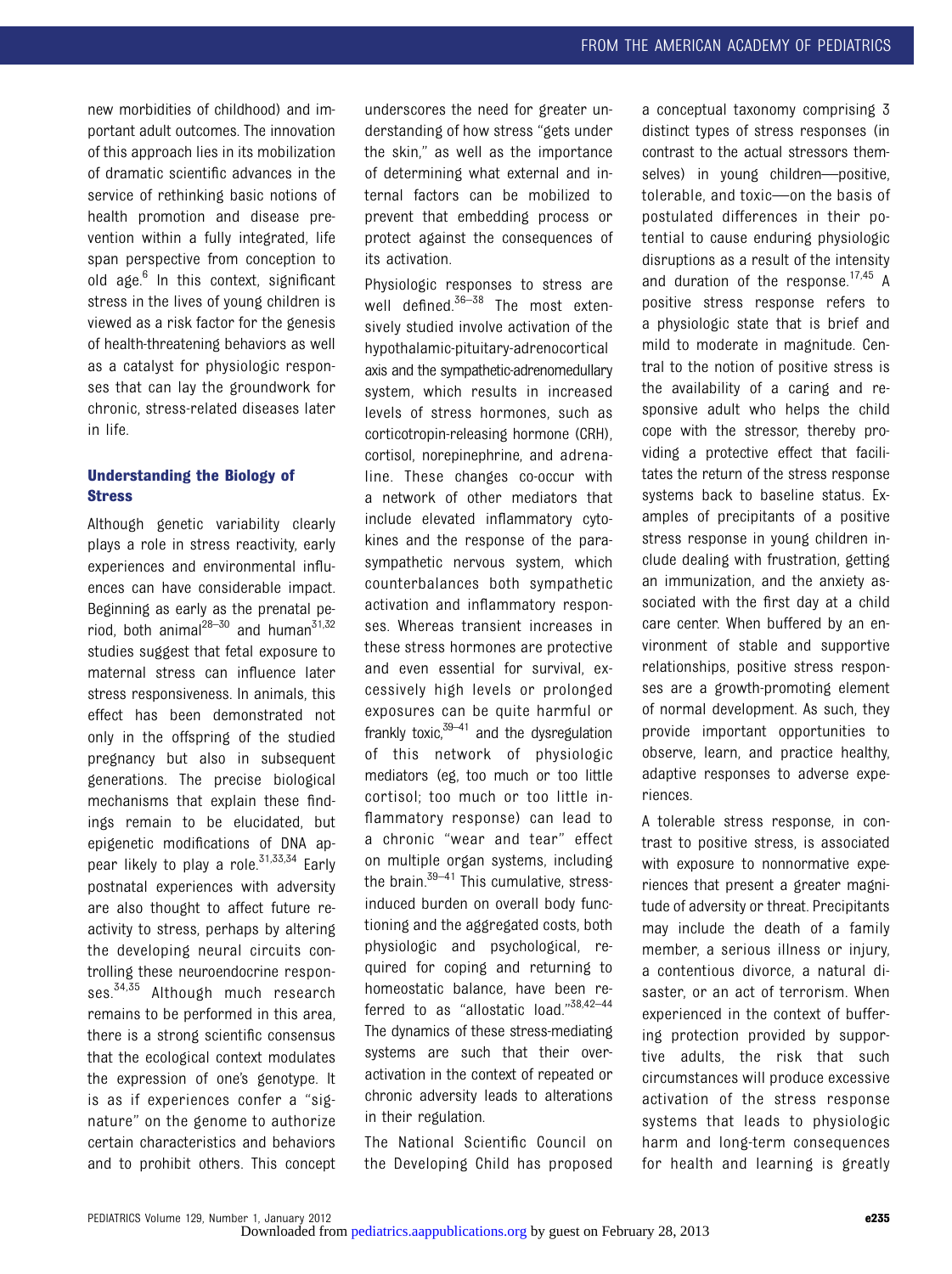reduced. Thus, the essential characteristic that makes this form of stress response tolerable is the extent to which protective adult relationships facilitate the child's adaptive coping and a sense of control, thereby reducing the physiologic stress response and promoting a return to baseline status.

The third and most dangerous form of stress response, toxic stress, can result from strong, frequent, or prolonged activation of the body's stress response systems in the absence of the buffering protection of a supportive, adult relationship. The risk factors studied in the Adverse Childhood Experiences Study $^{23}$  include examples of multiple stressors (eg, child abuse or neglect, parental substance abuse, and maternal depression) that are capable of inducing a toxic stress response. The essential characteristic of this phenomenon is the postulated disruption of brain circuitry and other organ and metabolic systems during sensitive developmental periods. Such disruption may result in anatomic changes and/or physiologic dysregulations that are the precursors of later impairments in learning and behavior as well as the roots of chronic, stress-related physical and mental illness. The potential role of toxic stress and early life adversity in the pathogenesis of health disparities underscores the importance of effective surveillance for significant risk factors in the primary health care setting. More important, however, is the need for clinical pediatrics to move beyond the level of risk factor identification and to leverage advances in the biology of adversity to contribute to the critical task of developing, testing, and refining new and more effective strategies for reducing toxic stress and mitigating its effects as early as possible, before irrevocable damage is done. Stated simply, the next chapter of innovation in pediatrics remains to be written, but the outline and plot are clear.

### Toxic Stress and the Developing **Brain**

In addition to short-term changes in observable behavior, toxic stress in young children can lead to less outwardly visible yet permanent changes in brain structure and function.<sup>39,46</sup> The plasticity of the fetal, infant, and early childhood brain makes it particularly sensitive to chemical influences, and there is growing evidence from both animal and human studies that persistently elevated levels of stress hormones can disrupt its developing architecture.<sup>45</sup> For example, abundant glucocorticoid receptors are found in the amygdala, hippocampus, and prefrontal cortex (PFC), and exposure to stressful experiences has been shown to alter the size and neuronal architecture of these areas as well as lead to functional differences in learning, memory, and aspects of executive functioning. More specifically, chronic stress is associated with hypertrophy and overactivity in the amygdala and orbitofrontal cortex, whereas comparable levels of adversity can lead to loss of neurons and neural connections in the hippocampus and medial PFC. The functional consequences of these structural changes include more anxiety related to both hyperactivation of the amygdala and less top-down control as a result of PFC atrophy as well as impaired memory and mood control as a consequence of hippocampal reduction.47 Thus, the developing architecture of the brain can be impaired in numerous ways that create a weak foundation for later learning, behavior, and health.

Along with its role in mediating fear and anxiety, the amygdala is also an activator of the physiologic stress response. Its stimulation activates sympathetic activity and causes neurons in the hypothalamus to release CRH. CRH, in turn, signals the pituitary to release adrenocorticotropic hormone, which then stimulates the adrenal glands to increase serum cortisol concentrations. The amygdala contains large numbers of both CRH and glucocorticoid receptors, beginning early in life, which facilitate the establishment of a positive feedback loop. Significant stress in early childhood can trigger amygdala hypertrophy and result in a hyperresponsive or chronically activated physiologic stress response, along with increased potential for fear and anxiety.<sup>48,49</sup> It is in this way that a child's environment and early experiences get under the skin.

Although the hippocampus can turn off elevated cortisol, chronic stress diminishes its capacity to do so and can lead to impairments in memory and mood-related functions that are located in this brain region. Exposure to chronic stress and high levels of cortisol also inhibit neurogenesis in the hippocampus, which is believed to play an important role in the encoding of memory and other functions. Furthermore, toxic stress limits the ability of the hippocampus to promote contextual learning, making it more difficult to discriminate conditions for which there may be danger versus safety, as is common in posttraumatic stress disorder. Hence, altered brain architecture in response to toxic stress in early childhood could explain, at least in part, the strong association between early adverse experiences and subsequent problems in the development of linguistic, cognitive, and social-emotional skills, all of which are inextricably intertwined in the wiring of the developing brain.<sup>45</sup>

The PFC also participates in turning off the cortisol response and has an important role in the top-down

Downloaded from [pediatrics.aappublications.org](http://pediatrics.aappublications.org/) by guest on February 28, 2013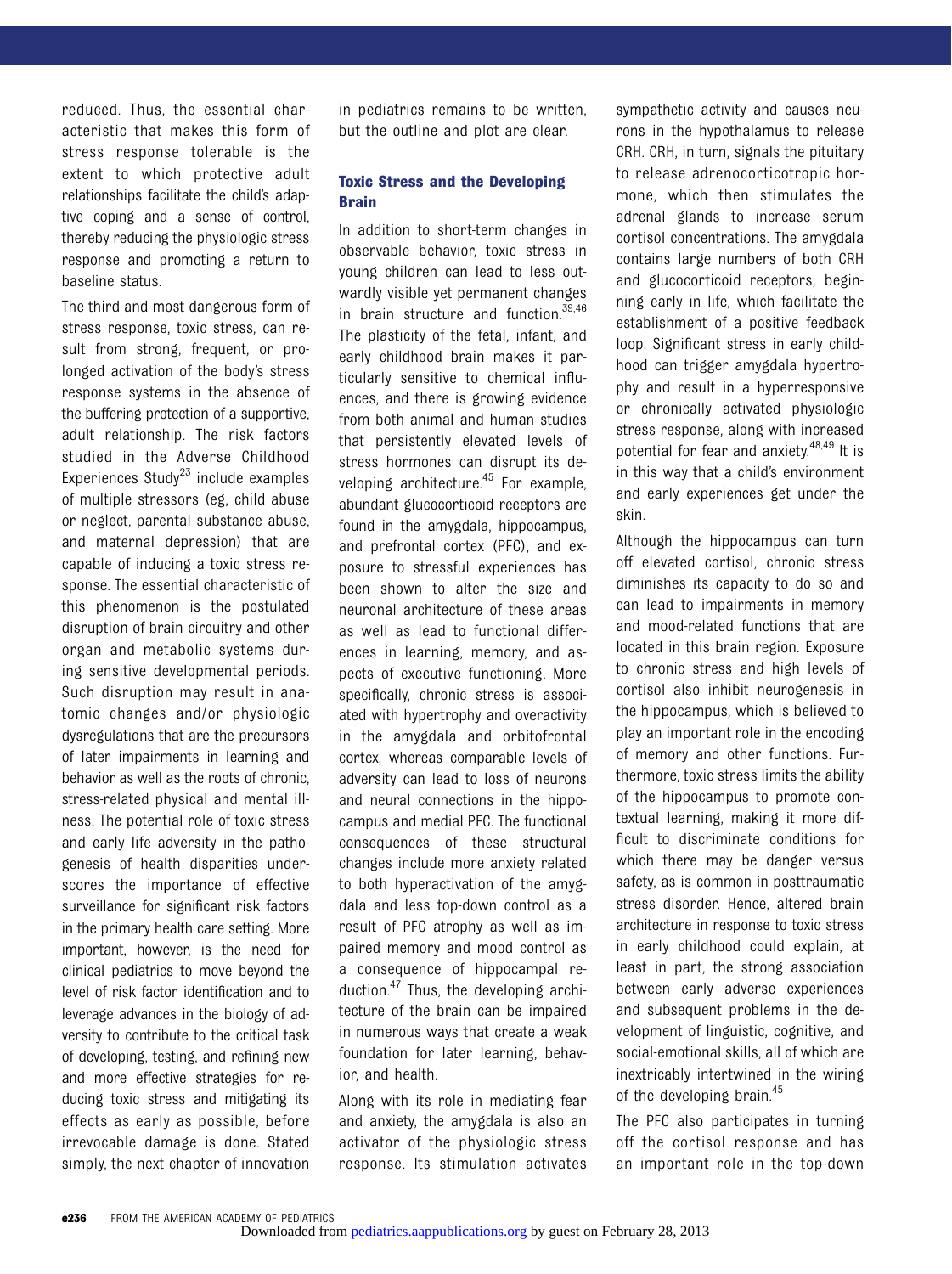regulation of autonomic balance (ie, sympathetic versus parasympathetic effects), as well as in the development of executive functions, such as decision-making, working memory, behavioral self-regulation, and mood and impulse control. The PFC is also known to suppress amygdala activity, allowing for more adaptive responses to potentially threatening or stressful experiences; however, exposure to stress and elevated cortisol results in dramatic changes in the connectivity within the PFC, which may limit its ability to inhibit amygdala activity and, thereby, impair adaptive responses to stress. Because the hippocampus and PFC both play a significant role in modulating the amygdala's initiation of the stress response, toxic stress– induced changes in architecture and connectivity within and between these important areas might account for the variability seen in stressresponsiveness. $50$  This can then result in some children appearing to be both more reactive to even mildly adverse experiences and less capable of effectively coping with future stress.<sup>36,37,45,51</sup>

# Toxic Stress and the Early Childhood Roots of Lifelong Impairments in Physical and Mental Health

As described in the previous section, stress-induced changes in the architecture of different regions of the developing brain (eg, amygdala, hippocampus, and PFC) can have potentially permanent effects on a range of important functions, such as regulating stress physiology, learning new skills, and developing the capacity to make healthy adaptations to future adversity.52,53 As the scientific evidence for these associations has become better known and has been disseminated more widely, its implications for early childhood policy and programs have become increasingly

appreciated by decision makers across the political spectrum. Notwithstanding this growing awareness, however, discussions about early brain development in policy-making circles have focused almost entirely on issues concerned with school readiness as a prerequisite for later academic achievement and the development of a skilled adult workforce. Within this same context, the health dimension of early childhood policy has focused largely on the traditional components of primary pediatric care, such as immunizations, early identification of sensory impairments and developmental delays, and the prompt diagnosis and treatment of medical problems. That said, as advances in the biomedical sciences have generated growing evidence linking biological disruptions associated with adverse childhood experiences (ACE) to greater risk for a variety of chronic diseases well into the adult years, the need to reconceptualize the health dimension of early childhood policy has become increasingly clear. $1,6$  Stated simply, the time has come to expand the public's understanding of brain development and shine a bright light on its relation to the early childhood roots of adult disease and to examine the compelling implications of this growing knowledge base for the future of pediatric practice.

The potential consequences of toxic stress in early childhood for the pathogenesis of adult disease are considerable. At the behavioral level, there is extensive evidence of a strong link between early adversity and a wide range of health-threatening behaviors. At the biological level, there is growing documentation of the extent to which both the cumulative burden of stress over time (eg, from chronic maltreatment) and the timing of specific environmental insults during

sensitive developmental periods (eg, from first trimester rubella or prenatal alcohol exposure) can create structural and functional disruptions that lead to a wide range of physical and mental illnesses later in adult life. $1,6$ A selective overview of this extensive scientific literature is provided below.

The association between ACE and unhealthy adult lifestyles has been well documented. Adolescents with a history of multiple risk factors are more likely to initiate drinking alcohol at a younger age and are more likely to use alcohol as a means of coping with stress than for social reasons.<sup>54</sup> The adoption of unhealthy lifestyles as a coping mechanism might also explain why higher ACE exposures are associated with tobacco use, illicit drug abuse, obesity, and promiscuity, 55,56 as well as why the risk of pathologic gambling is increased in adults who were maltreated as children.<sup>57</sup> Adolescents and adults who manifest higher rates of risk-taking behaviors are also more likely to have trouble maintaining supportive social networks and are at higher risk of school failure, gang membership, unemployment, poverty, homelessness, violent crime, incarceration, and becoming single parents. Furthermore, adults in this high-risk group who become parents themselves are less likely to be able to provide the kind of stable and supportive relationships that are needed to protect their children from the damages of toxic stress. This intergenerational cycle of significant adversity, with its predictable repetition of limited educational achievement and poor health, is mediated, at least in part, by the social inequalities and disrupted social networks that contribute to fragile families and parenting difficulties.<sup>7,58,59</sup>

The adoption of unhealthy lifestyles and associated exacerbation of socioeconomic inequalities are potent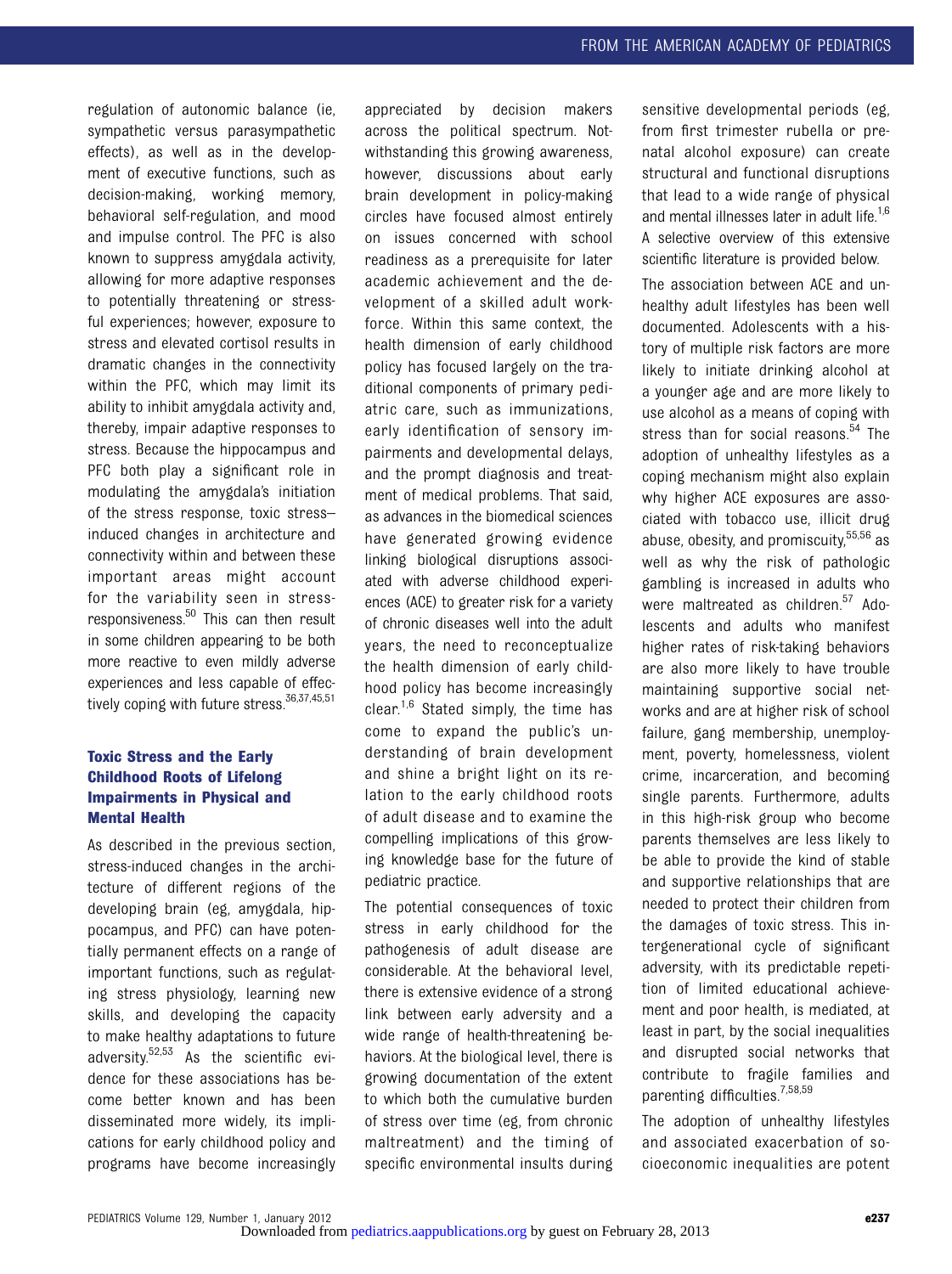risk factors for poor health. Up to 40% of early deaths have been estimated to be the result of behavioral or lifestyle patterns, $3$  and 1 interpretation of the ACE study data is that toxic stress in childhood is associated with the adoption of unhealthy lifestyles as a coping mechanism.<sup>60</sup> An additional 25% to 30% of early deaths are thought to be attributable to either inadequacies in medical care $3$  or socioeconomic circumstances, many of which are known to contribute to health care–related disparities. $61-67$ 

Beyond its strong association with later risk-taking and generally unhealthy lifestyles, it is critically important to underscore the extent to which toxic stress in early childhood has also been shown to cause physiologic disruptions that persist into adulthood and lead to frank disease, even in the absence of later healththreatening behaviors. For example, the biological manifestations of toxic stress can include alterations in immune function<sup>68</sup> and measurable increases in inflammatory markers,  $69-72$ which are known to be associated with poor health outcomes as diverse as cardiovascular disease.<sup>69,70,73</sup> viral hepatitis,<sup>74</sup> liver cancer,<sup>75</sup> asthma,<sup>76</sup> chronic obstructive pulmonary disease,<sup>77</sup> autoimmune diseases,<sup>78</sup> poor dental health, $72$  and depression. $79-81$ Thus, toxic stress in early childhood not only is a risk factor for later risky behavior but also can be a direct source of biological injury or disruption that may have lifelong consequences independent of whatever circumstances might follow later in life. In such cases, toxic stress can be viewed as the precipitant of a physiologic memory or biological signature that confers lifelong risk well beyond its time of origin.38,42–<sup>44</sup>

Over and above its toll on individuals, it is also important to address the enormous social and economic costs

of toxic stress and its consequences for all of society. The multiple dimensions of these costs extend from differential levels of civic participation and their impacts on the quality of community life to the health and skills of the nation's workforce and its ability to participate successfully in a global economy. In the realm of learning and behavior, economists argue for early and sustained investments in early care and education programs, particularly for children whose parents have limited education and low income, on the basis of persuasive evidence from cost-benefit analyses that reveal the costs of incarceration and diminished economic productivity associated with educational failure. $82-86$  In view of the relatively scarce attention to health outcomes in these long-term follow-up studies, the full return on investments that reduce toxic stress in early childhood is likely to be much higher. Health care expenditures that are paying for the consequences of unhealthy lifestyles (eg, obesity, tobacco, alcohol, and substance abuse) are enormous, and the costs of chronic diseases that may have their origins early in life include many conditions that consume a substantial percentage of current state and federal budgets. The potential savings in health care costs from even small, marginal reductions in the prevalence of cardiovascular disease, hypertension, diabetes, and depression are, therefore, likely to dwarf the considerable economic productivity and criminal justice benefits that have been well documented for effective early childhood interventions.

In summary, the EBD approach to childhood adversity discussed in this report has 2 compelling implications for a full, life span perspective on health promotion and disease prevention. First, it postulates that toxic stress in early childhood plays an important causal role in the intergenerational transmission of disparities in educational achievement and health outcomes. Second, it underscores the need for the entire medical community to focus more attention on the roots of adult diseases that originate during the prenatal and early childhood periods and to rethink the concept of preventive health care within a system that currently perpetuates a scientifically untenable wall between pediatrics and internal medicine.

# THE NEED FOR A NEW PEDIATRIC PARADIGM TO PROMOTE HEALTH AND PREVENT DISEASE

In his 1966 Aldrich Award address, Dr Julius Richmond identified child development as the basic science of pediatrics.<sup>87</sup> It is now time to expand the boundaries of that science by incorporating more than 4 decades of transformational research in neuroscience, molecular biology, and genomics, along with parallel advances in the behavioral and social sciences (see Fig 1). This newly augmented, interdisciplinary, basic science of pediatrics offers a promising framework for a deeper understanding of the biology and ecology of the developmental process. More importantly, it presents a compelling opportunity to leverage these rapidly advancing frontiers of knowledge to formulate more effective strategies to enhance lifelong outcomes in learning, behavior, and health.

The time has come for a coordinated effort among basic scientists, pediatric subspecialists, and primary care clinicians to develop more effective strategies for addressing the origins of social class, racial, and ethnic disparities in health and development. To this end, a unified, science-based approach to early childhood policy and practice across multiple sectors (including primary health care, early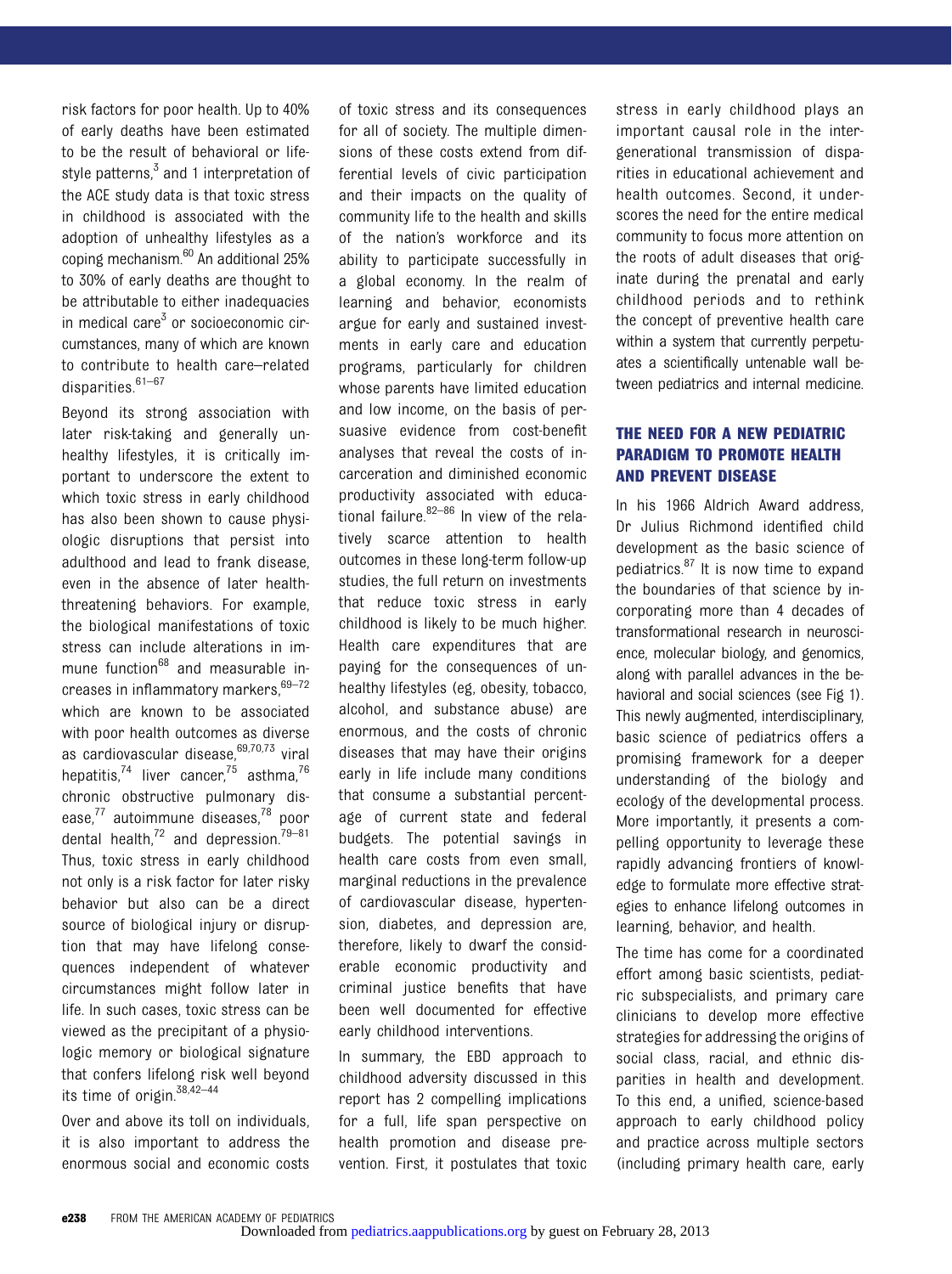care and education, and child welfare, among many others) could provide a compelling framework for a new era in community-based investment in which coordinated efforts are driven by a shared knowledge base rather than distracted by a diversity of traditions, approaches, and funding streams. Recognizing both the critical value and clear limitations of what can be accomplished within the constraints of an office visit, 21st century pediatrics is well positioned to serve as the primary engine for a broader approach to health promotion and disease prevention that is guided by cutting-edge science and expanded in scope beyond individualized health care.<sup>88,89</sup> The pediatric medical home of the future could offer more than the early identification of concerns and timely referral to available programs, as enhanced collaboration between pediatricians and community-based agencies could be viewed as a vehicle for testing promising new intervention strategies rather than simply

improving coordination among existing services. With this goal in mind, science tells us that interventions that strengthen the capacities of families and communities to protect young children from the disruptive effects of toxic stress are likely to promote healthier brain development and enhanced physical and mental wellbeing. The EBD approach proposed in this article is adapted from a sciencebased framework created by the Center on the Developing Child at Harvard University to advance early childhood policies and programs that support this vision (see Fig 2).<sup>1</sup> Its rationale, essential elements, and implications for pediatric practice are summarized below.

# Broadening the Framework for Early Childhood Policy and **Practice**

Advances across the biological, behavioral, and social sciences support 2 clear and powerful messages for leaders who are searching for more

effective ways to improve the health of the nation.<sup>6</sup> First, current health promotion and disease prevention policies focused largely on adults would be more effective if evidence-based investments were also made to strengthen the foundations of health in the prenatal and early childhood periods. Second, significant reductions in chronic disease could be achieved across the life course by decreasing the number and severity of adverse experiences that threaten the wellbeing of young children and by strengthening the protective relationships that help mitigate the harmful effects of toxic stress. The multiple domains that affect the biology of health and development—including the foundations of healthy development, caregiver and community capacities, and public and private sector policies and programs—provide a rich array of targeted opportunities for the introduction of innovative interventions, beginning in the earliest years of life.<sup>1</sup>



**FIGURE 2** 

An ecobiodevelopmental framework for early childhood policies and programs. This was adapted from ref 1. See text for details.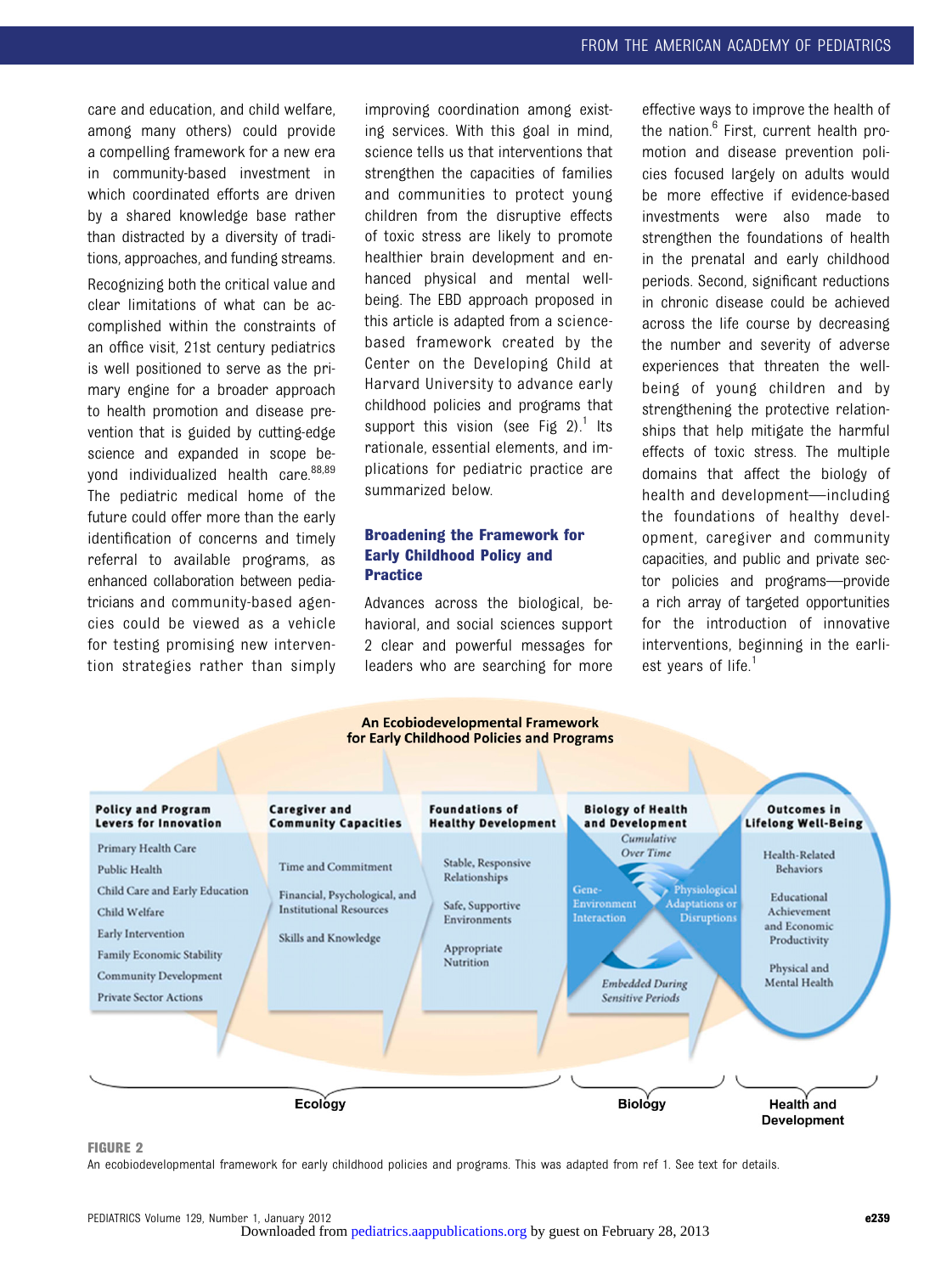#### The biology of health and develop-

**ment** explains how experiences and environmental influences get under the skin and interact with genetic predispositions, which then result in various combinations of physiologic adaptation and disruption that affect lifelong outcomes in learning, behavior, and both physical and mental wellbeing. These findings call for us to augment adult-focused approaches to health promotion and disease prevention by addressing the early childhood origins of lifelong illness and disability.

The foundations of healthy development refers to 3 domains that establish a context within which the early roots of physical and mental well-being are nourished. These include (1) a stable and responsive environment of relationships, which provides young children with consistent, nurturing, and protective interactions with adults to enhance their learning and help them develop adaptive capacities that promote wellregulated stress-response systems; (2) safe and supportive physical, chemical, and built environments, which provide physical and emotional spaces that are free from toxins and fear, allow active exploration without significant risk of harm, and offer support for families raising young children; and (3) sound and appropriate nutrition, which includes healthpromoting food intake and eating habits, beginning with the future mother's preconception nutritional status.

Caregiver and community capacities to promote health and prevent disease and disability refers to the ability of family members, early childhood program staff, and the social capital provided through neighborhoods, voluntary associations, and the parents' workplaces to play a major supportive role in strengthening the foundations of child health. These capacities can be grouped into 3 categories: (1) time

and commitment; (2) financial, psychological, social, and institutional resources; and (3) skills and knowledge.

Public and private sector policies and programs can strengthen the foundations of health through their ability to enhance the capacities of caregivers and communities in the multiple settings in which children grow up. Relevant policies include both legislative and administrative actions that affect systems responsible for primary health care, public health, child care and early education, child welfare, early intervention, family economic stability (including employment support for parents and cash assistance), community development (including zoning regulations that influence the availability of open spaces and sources of nutritious food), housing, and environmental protection, among others. It is also important to underscore the role that the private sector can play in strengthening the capacities of families to raise healthy and competent children, particularly through supportive workplace policies (such as paid parental leave, support for breastfeeding, and flexible work hours to attend school activities and medical visits).

# Defining a Distinctive Niche for Pediatrics Among Multiple Early Childhood Disciplines and Services

Notwithstanding the important goal of ensuring a medical home for all children, extensive evidence on the social determinants of health indicates that the reduction of disparities in physical and mental well-being will depend on more than access to highquality medical care alone. Moreover, as noted previously, experience tells us that continuing calls for enhanced coordination of effort across service systems are unlikely to be sufficient if the systems are guided by different values and bodies of knowledge and the effects of their services are modest. With these caveats in mind, pediatricians are strategically situated to mobilize the science of early childhood development and its underlying neurobiology to stimulate fresh thinking about both the scope of primary health care and its relation to other programs serving young children and their families. Indeed, every system that touches the lives of children—as well as mothers before and during pregnancy—offers an opportunity to leverage this rapidly growing knowledge base to strengthen the foundations and capacities that make lifelong healthy development possible. Toward this end, explicit investments in the early reduction of significant adversity are particularly likely to generate positive returns.

The possibilities and limitations of well-child care within a multidimensional health system have been the focus of a spirited and enduring discussion within the pediatric community.<sup>88,90,91</sup> Over more than half a century, this dialogue has focused on the need for family-centered, community-based, culturally competent care for children with developmental disabilities, behavior problems, and chronic health impairments, as well as the need for a broader contextual approach to the challenges of providing more effective interventions for children living under conditions of poverty, with or without the additional complications of parental mental illness, substance abuse, and exposure to violence.<sup>10</sup> As the debate has continued, the gap between the call for comprehensive services and the realities of day-to-day practice has remained exceedingly difficult to reduce. Basic recommendations for routine developmental screening and referrals to appropriate community-based services have been particularly difficult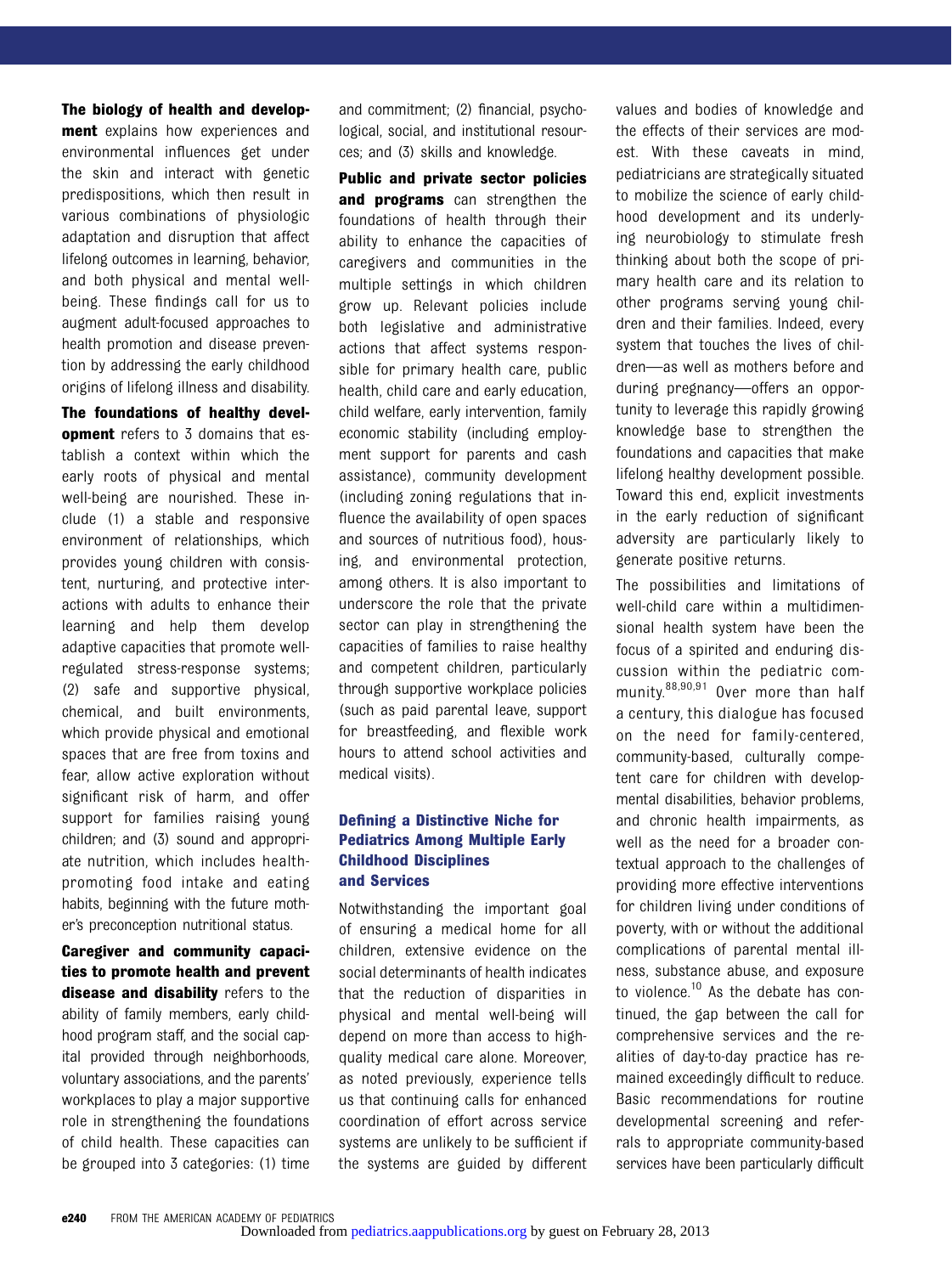to implement. $92$  The obstacles to progress in this area have been formidable at both ends of the process—beginning with the logistical and financial challenges of conducting routine developmental screening in a busy office setting and extending to significant limitations in access to evidencebased services for children and families who are identified as having problems that require intervention.

Despite long-standing calls for an explicit, community-focused approach to primary care, a recent national study of pediatric practices identified persistent difficulties in achieving effective linkages with community-based resources as a major challenge. $^{92}$  A parallel survey of parents also noted the limited communication that exists between pediatric practices and community-based services, such as Supplemental Nutrition Program for Women, Infants, and Children; child care providers; and schools.<sup>93</sup> Perhaps most important, both groups agreed that pediatricians cannot be expected to meet all of a child's needs. This challenge is further complicated by the marked variability in quality among community-based services that are available—ranging from evidencebased interventions that clearly improve child outcomes to programs that appear to have only marginal effects or no measurable impacts. Thus, although chronic difficulty in securing access to indicated services is an important problem facing most practicing pediatricians, the limited evidence of effectiveness for many of the options that are available (particularly in rural areas and many states in which public investment in such services is more limited) presents a serious problem that must be acknowledged and afforded greater attention.

At this point in time, the design and successful implementation of more effective models of health promotion

and disease prevention for children experiencing significant adversity will require more than advocacy for increased funding. It will require a deep investment in the development, testing, continuous improvement, and broad replication of innovative models of cross-disciplinary policy and programmatic interventions that are guided by scientific knowledge and led by practitioners in the medical, educational, and social services worlds who are truly ready to work together (and to train the next generation of practitioners) in new ways. $88,89$  The sheer number and complexity of underaddressed threats to child health that are associated with toxic stress demands bold, creative leadership and the selection of strategic priorities for focused attention. To this end, science suggests that 2 areas are particularly ripe for fresh thinking: the child welfare system and the treatment of maternal depression.

For more than a century, child welfare services have focused on physical safety, reduction of repeated injury, and child custody. Within this context, the role of the pediatrician is focused largely on the identification of suspected maltreatment and the documentation and treatment of physical injuries. Advances in our understanding of the impact of toxic stress on lifelong health now underscore the need for a broader pediatric approach to meet the needs of children who have been abused or neglected. In some cases, this could be provided within a medical home by skilled clinicians with expertise in early childhood mental health. In reality, however, the magnitude of needs in this area generally exceeds the capacity of most primary care practice settings. A report from the Institute of Medicine and National Research Council<sup>15</sup> stated that these needs could be addressed through regularized referrals from the child welfare system to the early intervention system for children with developmental delays or disabilities; subsequent federal reauthorizations of the Keeping Children and Families Safe Act and the Individuals with Disabilities Education Act (Part C) both included requirements for establishing such linkages. The implementation of these federal requirements, however, has moved slowly.

The growing availability of evidencebased interventions that have been shown to improve outcomes for children in the child welfare system $94$ underscores the compelling need to transform "child protection" from its traditional concern with physical safety and custody to a broader focus on the emotional, social, and cognitive costs of maltreatment. The Centers for Disease Control and Prevention has taken an important step forward by promoting the prevention of child maltreatment as a public health concern.<sup>95,96</sup> The pediatric community could play a powerful role in leading the call for implementation of the new requirement for linking child welfare to early intervention programs, as well as bringing a strong, sciencebased perspective to the collaborative development and implementation of more effective intervention models.

The widespread absence of attention to the mother-child relationship in the treatment of depression in women with young children is another striking example of the gap between science and practice that could be reduced by targeted pediatric advocacy. $97$  Extensive research has demonstrated the extent to which maternal depression compromises the contingent reciprocity between a mother and her young child that is essential for healthy cognitive, linguistic, social, and emotional development.<sup>98</sup> Despite that welldocumented observation, the treatment of depression in women with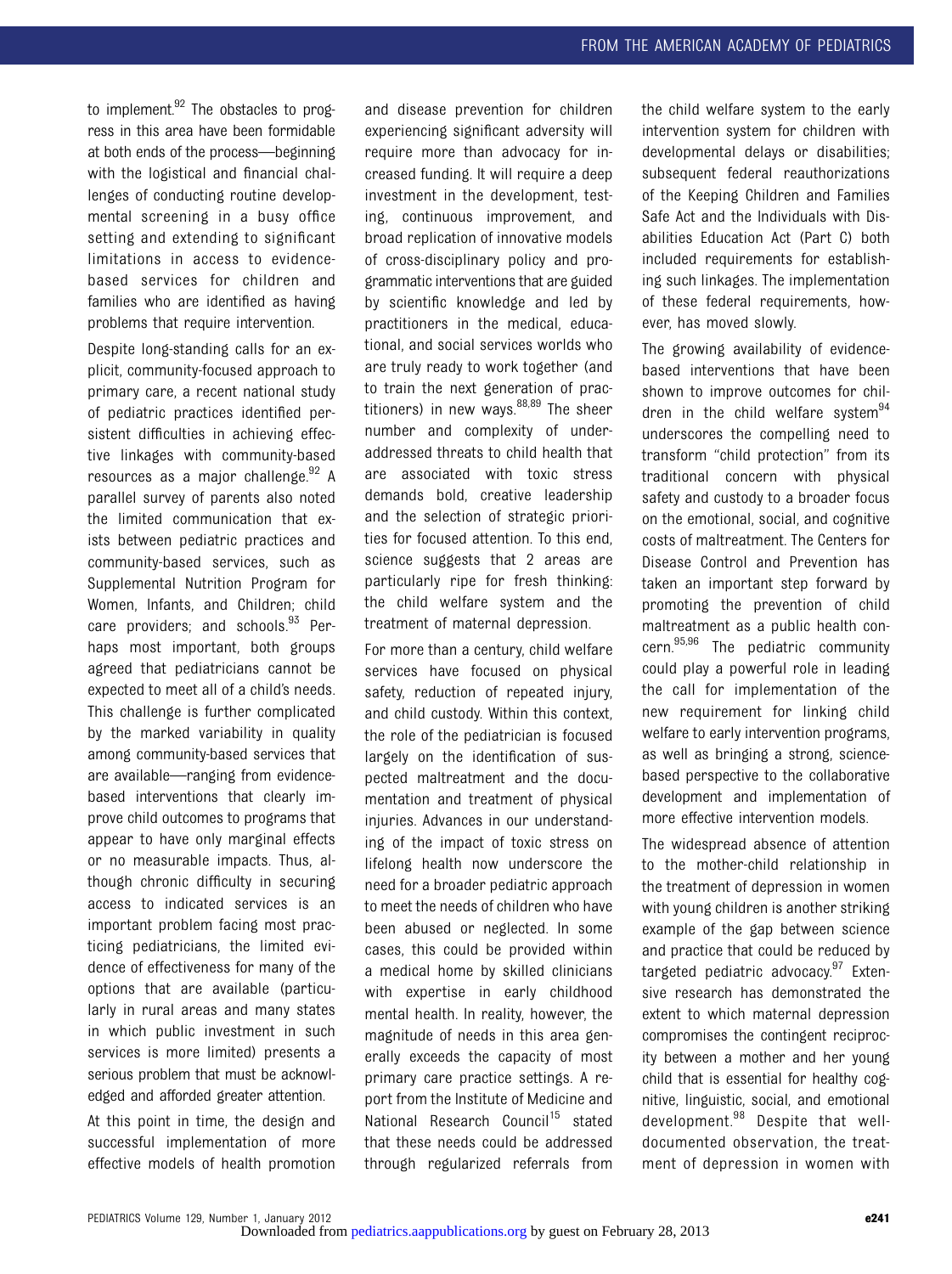young children is typically viewed as an adult mental health service and rarely includes an explicit focus on the mother-child relationship. This serious omission illustrates a lack of understanding of the consequences for the developing brain of a young child when the required "serve and return" reciprocity of the mother-child relationship is disrupted or inconsistent. Consequently, and not surprisingly, abundant clinical research indicates that the successful treatment of a mother's depression does not generally translate into comparable recovery in her young child unless there is an explicit therapeutic focus on their dyadic relationship.<sup>98</sup> Pediatricians are the natural authorities to shed light on this current deficiency in mental health service delivery. Advocating for payment mechanisms that require (or provide incentives for) the coordination of child and parent medical services (eg, through automatic coverage for the parent-child dyad linked to reimbursement for the treatment of maternal depression) offers 1 promising strategy that American Academy of Pediatrics state chapters could pursue. As noted previously, although some medical homes may have the expertise to provide this kind of integrative treatment, most pediatricians rely on the availability of other professionals with specialized skills who are often difficult to find. Whether such services are provided within or connected to the medical home, it is clear that standard pediatric practice must move beyond screening for maternal depression and invest greater energy in securing the provision of appropriate and effective treatment that meets the needs of both mothers and their young children.

The targeted messages conveyed in these 2 examples are illustrative of the kinds of specific actions that offer

promising new directions for the pediatric community beyond general calls for comprehensive, family-centered, community-based services. Although the practical constraints of office-based practice make it unlikely that many primary care clinicians will ever play a lead role in the treatment of children affected by maltreatment or maternal depression, pediatricians are still the best positioned among all the professionals who care for young children to provide the public voice and scientific leadership needed to catalyze the development and implementation of more effective strategies to reduce adversities that can lead to lifelong disparities in learning, behavior, and health.

A great deal has been said about how the universality of pediatric primary care makes it an ideal platform for coordinating the services needed by vulnerable, young children and their families. In this respect, the medical home is strategically positioned to play 2 important roles. The first is to ensure that needs are identified, stateof-the-art management is provided as indicated, and credible evaluation is conducted to assess the effects of the services that are being delivered. The second and, ultimately, more transformational role is to mobilize the entire pediatric community (including both clinical specialists and basic scientists) to drive the design and testing of much-needed, new, sciencebased interventions to reduce the sources and consequences of significant adversity in the lives of young children.<sup>99</sup> To this end, a powerful new role awaits a new breed of pediatricians who are prepared to build on the best of existing community-based services and to work closely with creative leaders from a range of disciplines and sectors to inform innovative approaches to health promotion and disease prevention that generate greater effects than existing efforts.

No other profession brings a comparable level of scientific expertise, professional stature, and public trust—and nothing short of transformational thinking beyond the hospital and office settings is likely to create the magnitude of breakthroughs in health promotion that are needed to match the dramatic advances that are currently emerging in the treatment of disease. This new direction must be part of the new frontier in pediatrics —a frontier that brings cutting-edge scientific thinking to the multidimensional world of early childhood policy and practice for children who face significant adversity. Moving that frontier forward will benefit considerably from pediatric leadership that provides an intellectual and operational bridge connecting the basic sciences of neurobiology, molecular genetics, and developmental psychology to the broad and diverse landscape of health, education, and human services.

# **SUMMARY**

A vital and productive society with a prosperous and sustainable future is built on a foundation of healthy child development. Health in the earliest years—beginning with the future mother's well-being before she becomes pregnant—lays the groundwork for a lifetime of the physical and mental vitality that is necessary for a strong workforce and responsible participation in community life. When developing biological systems are strengthened by positive early experiences, children are more likely to thrive and grow up to be healthy, contributing adults. Sound health in early childhood provides a foundation for the construction of sturdy brain architecture and the achievement of a broad range of skills and learning capacities. Together these constitute the building blocks for a vital and sustainable society that invests in its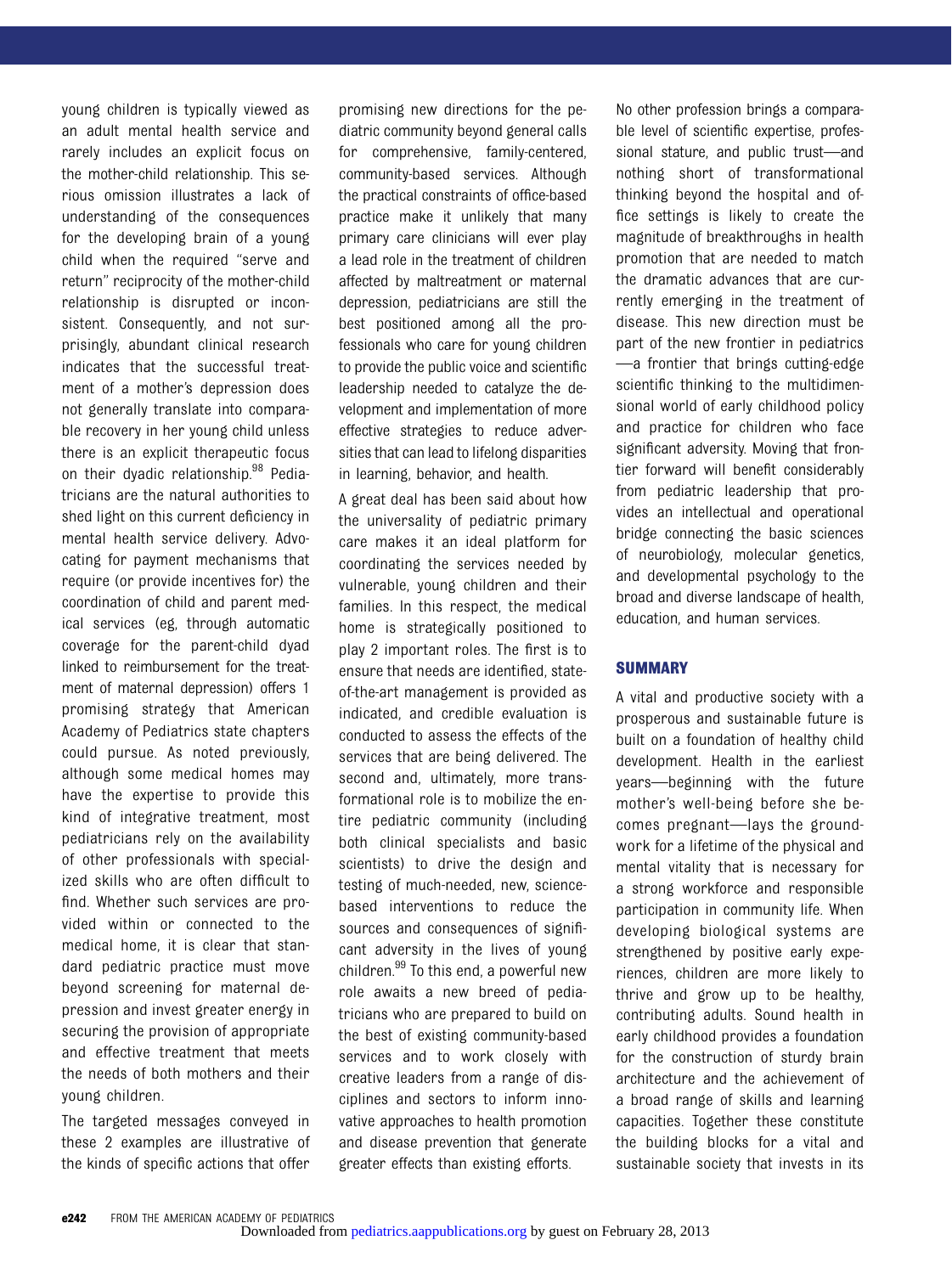human capital and values the lives of its children.

Advances in neuroscience, molecular biology, and genomics have converged on 3 compelling conclusions: (1) early experiences are built into our bodies; (2) significant adversity can produce physiologic disruptions or biological memories that undermine the development of the body's stress response systems and affect the developing brain, cardiovascular system, immune system, and metabolic regulatory controls; and (3) these physiologic disruptions can persist far into adulthood and lead to lifelong impairments in both physical and mental health. This technical report presents a framework for integrating recent advances in our understanding of human development with a rich and growing body of evidence regarding the disruptive effects of childhood adversity and toxic stress. The EBD framework that guides this report suggests that many adult diseases are, in fact, developmental disorders that begin early in life. This framework indicates that the future of pediatrics lies in its unique leadership position as a credible and respected voice on behalf of children, which provides a powerful platform for translating scientific advances into more effective strategies and creative interventions to reduce the early childhood adversities that lead to lifelong impairments in learning, behavior, and health.

### **CONCLUSIONS**

- 1. Advances in a broad range of interdisciplinary fields, including developmental neuroscience, molecular biology, genomics, epigenetics, developmental psychology, epidemiology, and economics, are converging on an integrated, basic science of pediatrics (see Fig 1).
- 2. Rooted in a deepening understanding of how brain architecture is

shaped by the interactive effects of both genetic predisposition and environmental influence, and how its developing circuitry affects a lifetime of learning, behavior, and health, advances in the biological sciences underscore the foundational importance of the early years and support an EBD framework for understanding the evolution of human health and disease across the life span.

- 3. The biology of early childhood adversity reveals the important role of toxic stress in disrupting developing brain architecture and adversely affecting the concurrent development of other organ systems and regulatory functions.
- 4. Toxic stress can lead to potentially permanent changes in learning (linguistic, cognitive, and socialemotional skills), behavior (adaptive versus maladaptive responses to future adversity), and physiology (a hyperresponsive or chronically activated stress response) and can cause physiologic disruptions that result in higher levels of stressrelated chronic diseases and increase the prevalence of unhealthy lifestyles that lead to widening health disparities.
- 5. The lifelong costs of childhood toxic stress are enormous, as manifested in adverse impacts on learning, behavior, and health, and effective early childhood interventions provide critical opportunities to prevent these undesirable outcomes and generate large economic returns for all of society.
- 6. The consequences of significant adversity early in life prompt an urgent call for innovative strategies to reduce toxic stress within the context of a coordinated system of policies and services guided by an integrated science of early childhood and early brain development.
- 7. An EBD framework, grounded in an integrated basic science, provides a clear theory of change to help leaders in policy and practice craft new solutions to the challenges of societal disparities in health, learning, and behavior (see Fig 2).
- 8. Pediatrics provides a powerful yet underused platform for translating scientific advances into innovative early childhood policies, and practicing pediatricians are ideally positioned to participate "on the ground" in the design, testing, and refinement of new models of disease prevention, health promotion, and developmental enhancement beginning in the earliest years of life.

#### LEAD AUTHORS

Jack P. Shonkoff, MD Andrew S. Garner, MD, PhD

#### COMMITTEE ON PSYCHOSOCIAL ASPECTS OF CHILD AND FAMILY HEALTH, 2010–2011

Benjamin S. Siegel, MD, Chairperson Mary I. Dobbins, MD Marian F. Earls, MD Andrew S. Garner, MD, PhD Laura McGuinn, MD John Pascoe, MD, MPH David L. Wood, MD

#### LIAISONS

Robert T. Brown, PhD – Society of Pediatric Psychology Terry Carmichael, MSW – National Association of Social Workers Mary Jo Kupst, PhD – Society of Pediatric Psychology D. Richard Martini, MD – American Academy of Child and Adolescent Psychiatry Mary Sheppard, MS, RN, PNP, BC – National Association of Pediatric Nurse Practitioners

#### **CONSULTANT**

George J. Cohen, MD

CONSULTANT AND LEAD AUTHOR Jack P. Shonkoff, MD

**STAFF** Karen S. Smith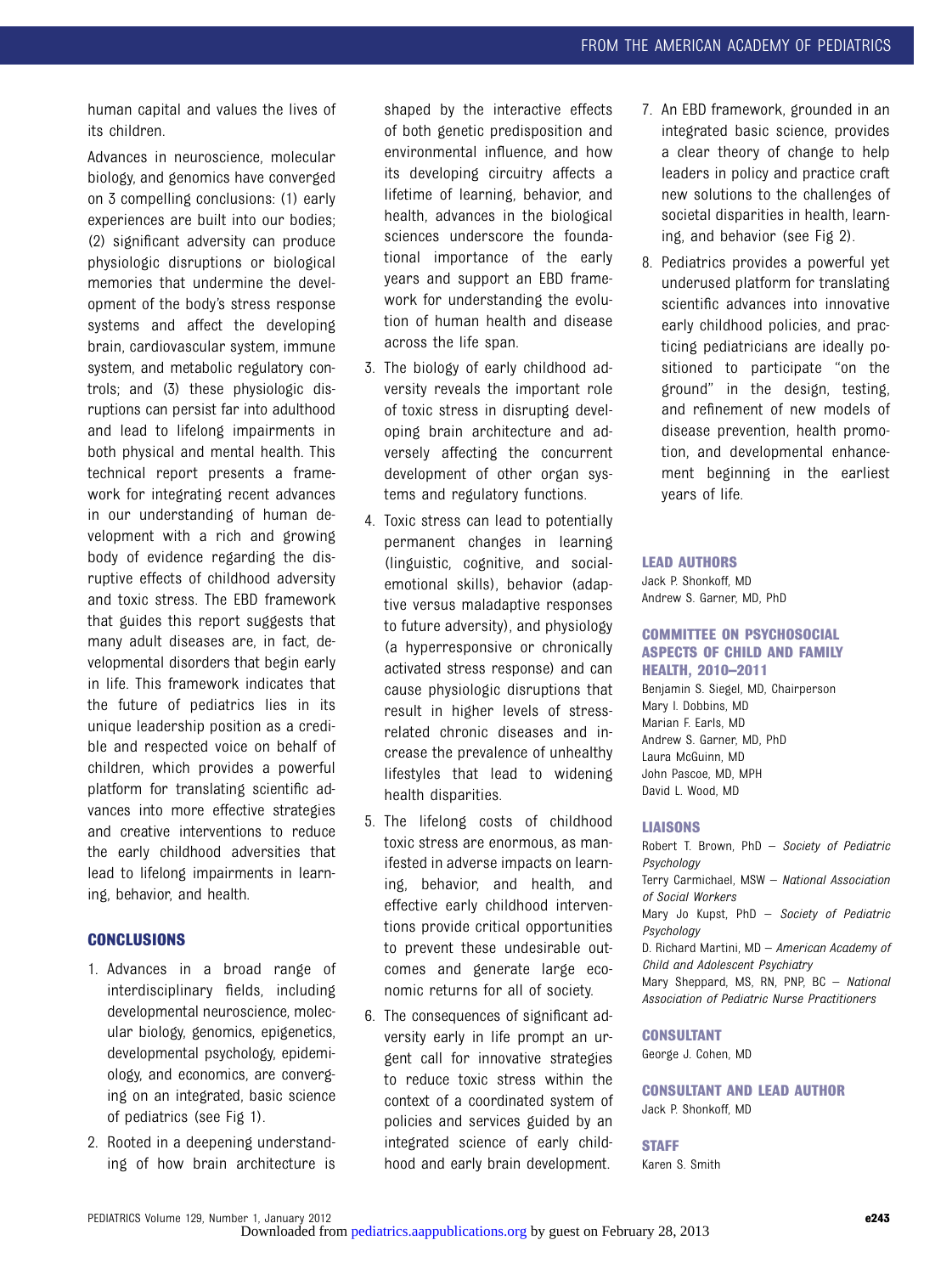#### COMMITTEE ON EARLY CHILDHOOD, ADOPTION, AND DEPENDENT CARE, 2010–2011

Pamela C. High, MD, Chairperson Elaine Donoghue, MD Jill J. Fussell, MD Mary Margaret Gleason, MD Paula K. Jaudes, MD Veronnie F. Jones, MD David M. Rubin, MD Elaine E. Schulte, MD, MPH

#### REFERENCES

- 1. Center on the Developing Child at Harvard University. The foundations of lifelong health are built in early childhood. Available at: www.developingchild.harvard.edu. Accessed March 8, 2011
- 2. Knudsen EI, Heckman JJ, Cameron JL, Shonkoff JP. Economic, neurobiological, and behavioral perspectives on building America's future workforce. Proc Natl Acad Sci U S A. 2006;103(27):10155–10162
- 3. McGinnis JM, Williams-Russo P, Knickman JR. The case for more active policy attention to health promotion. Health Aff (Millwood). 2002;21(2):78–93
- 4. Schor EL, Abrams M, Shea K. Medicaid: health promotion and disease prevention for school readiness. Health Aff (Millwood). 2007;26(2):420–429
- 5. Wen CP, Tsai SP, Chung WS. A 10-year experience with universal health insurance in Taiwan: measuring changes in health and health disparity. Ann Intern Med. 2008; 148(4):258–267
- 6. Shonkoff JP, Boyce WT, McEwen BS. Neuroscience, molecular biology, and the childhood roots of health disparities: building a new framework for health promotion and disease prevention. JAMA. 2009;301(21): 2252–2259
- 7. Braveman P, Barclay C. Health disparities beginning in childhood: a life-course perspective. Pediatrics. 2009;124(suppl 3):S163–S175
- 8. Haggerty RJRK, Pless IB. Child Health and the Community. New York, NY: John Wiley and Sons; 1975
- 9. Committee on Psychosocial Aspects of Child and Family Health; American Academy of Pediatrics. The new morbidity revisited: a renewed commitment to the psychosocial aspects of pediatric care. Pediatrics. 2001;108(5):1227–1230
- 10. Palfrey JS, Tonniges TF, Green M, Richmond J. Introduction: addressing the millennial morbidity—the context of community pediatrics. Pediatrics. 2005;115(suppl 4): 1121–1123

**STAFF** Mary Crane, PhD, LSW

SECTION ON DEVELOPMENTAL AND BEHAVIORAL PEDIATRICS EXECUTIVE COMMITTEE, 2010–2011 Michelle M. Macias, MD, Chairperson

Carolyn Bridgemohan, MD Jill Fussell, MD Edward Goldson, MD Laura J. McGuinn, MD Carol Weitzman, MD Lynn Mowbray Wegner, MD, Immediate Past Chairperson

#### **STAFF**

Linda B. Paul, MPH

- 11. Flores G, ; Committee On Pediatric Research. Technical report—racial and ethnic disparities in the health and health care of children. Pediatrics. 2010;125(4). Available at: www.pediatrics.org/cgi/content/full/125/4/e979
- 12. Bronfenbrenner U. The Ecology of Human Development: Experiments by Nature and Design. Cambridge, MA: Harvard University Press; 1979
- 13. Sameroff A. A unified theory of development: a dialectic integration of nature and nurture. Child Dev. 2010;81(1):6–22
- 14. Sameroff AJ, Chandler MJ. Reproductive risk and the continuum of caretaking causality. In: Horowitz FD, Hetherington M, Scarr-Salapatek S, Siegel G, eds. Review of Child Development Research. Chicago, IL: University of Chicago; 1975:187–244
- 15. National Research Council, Institute of Medicine, Committee on Integrating the Science of Early Childhood Development; Shonkoff JP, Phillips D, eds. From Neurons to Neighborhoods: The Science of Early Childhood Development. Washington, DC: National Academies Press; 2000
- 16. Bronfenbrenner U. Making Human Beings Human: Bioecological Perspectives on Human Development. Thousand Oaks, CA: Sage Publications; 2005
- 17. Shonkoff JP. Building a new biodevelopmental framework to guide the future of early childhood policy. Child Dev. 2010;81(1):357–367
- 18. Bagot RC, Meaney MJ. Epigenetics and the biological basis of gene  $\times$  environment interactions. J Am Acad Child Adolesc Psychiatry. 2010;49(8):752–771
- 19. National Scientific Council on the Developing Child. Early experiences can alter gene expression and affect long-term development: working paper #10. Available at: www. developingchild.net. Accessed March 8, 2011
- 20. Meaney MJ. Epigenetics and the biological definition of gene  $\times$  environment interactions. Child Dev. 2010;81(1):41–79
- 21. Meaney MJ, Szyf M. Environmental programming of stress responses through DNA methylation: life at the interface between a dynamic environment and a fixed genome. Dialogues Clin Neurosci. 2005;7(2):103–123
- 22. Szyf M, McGowan P, Meaney MJ. The social environment and the epigenome. Environ Mol Mutagen. 2008;49(1):46–60
- 23. Felitti VJ, Anda RF, Nordenberg D, et al. Relationship of childhood abuse and household dysfunction to many of the leading causes of death in adults. The Adverse Childhood Experiences (ACE) Study. Am J Prev Med. 1998;14(4):245–258
- 24. Schweinhart LJ. Lifetime Effects: The High/ Scope Perry Preschool Study Through Age 40. Ypsilanti, MI: High/Scope Press; 2005
- 25. Flaherty EG, Thompson R, Litrownik AJ, et al. Effect of early childhood adversity on child health. Arch Pediatr Adolesc Med. 2006;160(12):1232–1238
- 26. Koenen KC, Moffitt TE, Poulton R, Martin J, Caspi A. Early childhood factors associated with the development of post-traumatic stress disorder: results from a longitudinal birth cohort. Psychol Med. 2007;37(2):181–192
- 27. Flaherty EG, Thompson R, Litrownik AJ, et al. Adverse childhood exposures and reported child health at age 12. Acad Pediatr. 2009;9(3):150–156
- 28. Cottrell EC, Seckl JR. Prenatal stress, glucocorticoids and the programming of adult disease. Front Behav Neurosci. 2009;3:19
- 29. Darnaudéry M, Maccari S. Epigenetic programming of the stress response in male and female rats by prenatal restraint stress. Brain Res Brain Res Rev. 2008;57(2):571–585
- 30. Seckl JR, Meaney MJ. Glucocorticoid "programming" and PTSD risk. Ann N Y Acad Sci. 2006;1071:351–378
- 31. Oberlander TF, Weinberg J, Papsdorf M, Grunau R, Misri S, Devlin AM. Prenatal exposure to maternal depression, neonatal methylation of human glucocorticoid receptor gene (NR3C1) and infant cortisol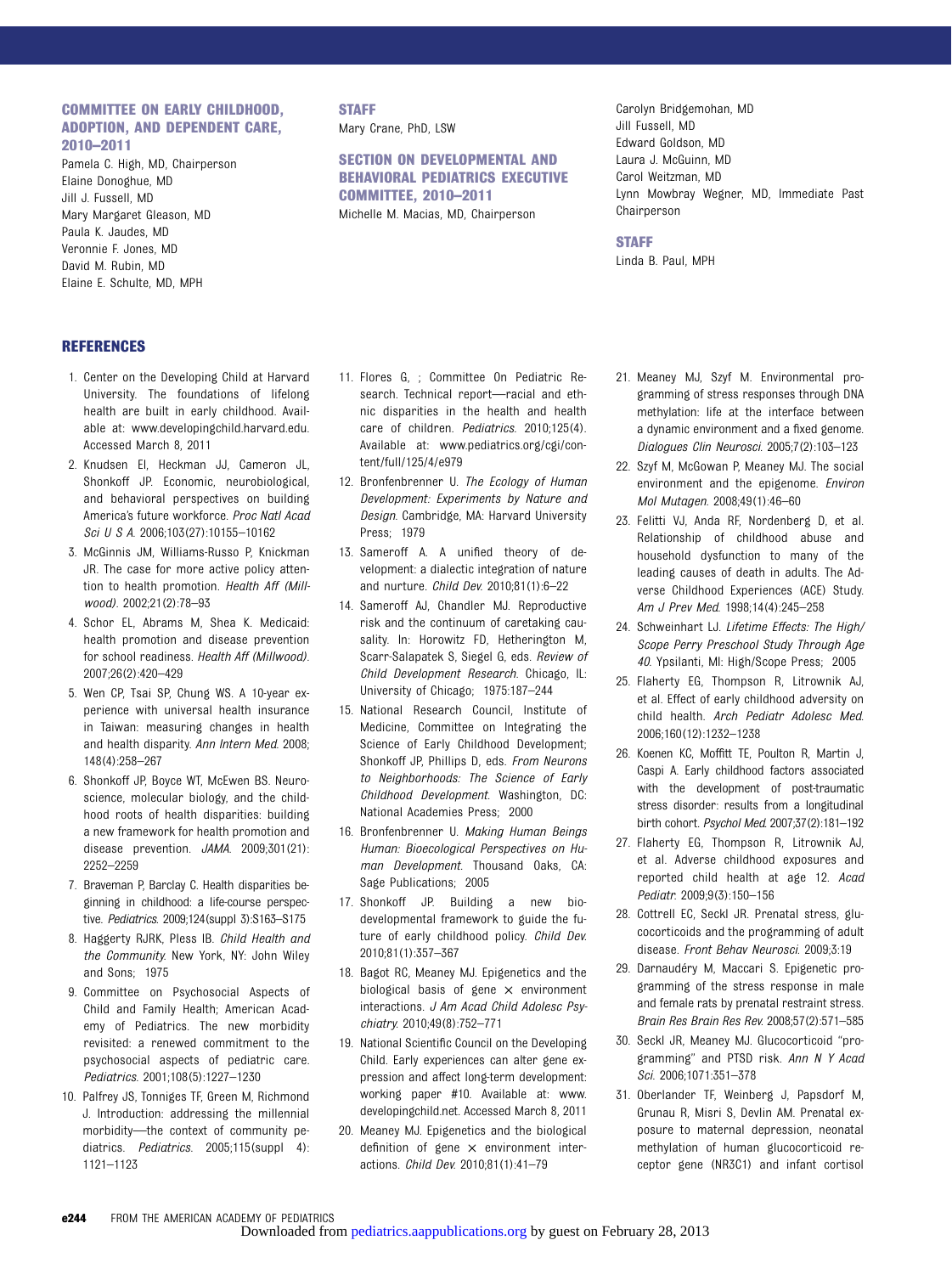stress responses. Epigenetics. 2008;3(2): 97–106

- 32. Brand SR, Engel SM, Canfield RL, Yehuda R. The effect of maternal PTSD following in utero trauma exposure on behavior and temperament in the 9-month-old infant. Ann N Y Acad Sci. 2006;1071:454–458
- 33. Murgatroyd C, Patchev AV, Wu Y, et al. Dynamic DNA methylation programs persistent adverse effects of early-life stress. Nat Neurosci. 2009;12(12):1559–1566
- 34. Roth TL, Lubin FD, Funk AJ, Sweatt JD. Lasting epigenetic influence of early-life adversity on the BDNF gene. Biol Psychiatry. 2009;65(9):760–769
- 35. Szyf M. The early life environment and the epigenome. Biochim Biophys Acta. 2009; 1790(9):878–885
- 36. Compas BE. Psychobiological processes of stress and coping: implications for resilience in children and adolescents—comments on the papers of Romeo & McEwen and Fisher et al. Ann N Y Acad Sci. 2006; 1094:226–234
- 37. Gunnar M, Quevedo K. The neurobiology of stress and development. Annu Rev Psychol. 2007;58:145–173
- 38. McEwen BS. Physiology and neurobiology of stress and adaptation: central role of the brain. Physiol Rev. 2007;87(3):873–904
- 39. McEwen BS. Stressed or stressed out: what is the difference? J Psychiatry Neurosci. 2005;30(5):315–318
- 40. McEwen BS, Seeman T. Protective and damaging effects of mediators of stress. Elaborating and testing the concepts of allostasis and allostatic load. Ann N Y Acad Sci. 1999;896:30–47
- 41. McEwen BS. Protective and damaging effects of stress mediators. N Engl J Med. 1998;338(3):171–179
- 42. Korte SM, Koolhaas JM, Wingfield JC, McEwen BS. The Darwinian concept of stress: benefits of allostasis and costs of allostatic load and the trade-offs in health and disease. Neurosci Biobehav Rev. 2005;29  $(1):3-38$
- 43. McEwen BS. Mood disorders and allostatic load. Biol Psychiatry. 2003;54(3):200–207
- 44. McEwen BS. Stress, adaptation, and disease. Allostasis and allostatic load. Ann N Y Acad Sci. 1998;840:33–44
- 45. National Scientific Council on the Developing Child. Excessive Stress Disrupts the Architecture of the Developing Brain: Working Paper #3. Available at: developingchild.harvard.edu/resources/reports\_and\_ working\_papers/. Accessed March 8, 2011
- 46. McEwen BS. Protective and damaging effects of stress mediators: central role of

the brain. Dialogues Clin Neurosci. 2006;8 (4):367–381

- 47. McEwen BS, Gianaros PJ. Stress- and allostasis-induced brain plasticity. Annu Rev Med. 2011;62:431–445
- 48. National Scientific Council on the Developing Child. Persistent fear and anxiety can affect young children's learning and development: working paper #9. Available at: www.developingchild.net. Accessed March 8, 2011
- 49. Tottenham N, Hare TA, Quinn BT, et al. Prolonged institutional rearing is associated with atypically large amygdala volume and difficulties in emotion regulation. Dev Sci. 2010;13(1):46–61
- 50. Boyce WT, Ellis BJ. Biological sensitivity to context: I. An evolutionary-developmental theory of the origins and functions of stress reactivity. Dev Psychopathol. 2005;17 (2):271–301
- 51. Francis DD. Conceptualizing child health disparities: a role for developmental neurogenomics. Pediatrics. 2009;124(suppl 3): S196–S202
- 52. Juster RP, McEwen BS, Lupien SJ. Allostatic load biomarkers of chronic stress and impact on health and cognition. Neurosci Biobehav Rev. 2010;35(1):2–16
- 53. McEwen BS, Gianaros PJ. Central role of the brain in stress and adaptation: links to socioeconomic status, health, and disease. Ann N Y Acad Sci. 2010;1186:190–222
- 54. Rothman EF, Edwards EM, Heeren T, Hingson RW. Adverse childhood experiences predict earlier age of drinking onset: results from a representative US sample of current or former drinkers. Pediatrics. 2008;122(2). Available at: www.pediatrics.org/cgi/content/ full/122/2/e298
- 55. Anda RF, Croft JB, Felitti VJ, et al. Adverse childhood experiences and smoking during adolescence and adulthood. JAMA. 1999;282 (17):1652–1658
- 56. Anda RF, Felitti VJ, Bremner JD, et al. The enduring effects of abuse and related adverse experiences in childhood. A convergence of evidence from neurobiology and epidemiology. Eur Arch Psychiatry Clin Neurosci. 2006;256(3):174–186
- 57. Scherrer JF, Xian H, Kapp JM, et al. Association between exposure to childhood and lifetime traumatic events and lifetime pathological gambling in a twin cohort. J Nerv Ment Dis. 2007;195(1):72–78
- 58. Wickrama KA, Conger RD, Lorenz FO, Jung T. Family antecedents and consequences of trajectories of depressive symptoms from adolescence to young adulthood: a life course investigation. J Health Soc Behav. 2008;49(4):468–483
- 59. Kahn RS, Brandt D, Whitaker RC. Combined effect of mothers' and fathers' mental health symptoms on children's behavioral and emotional well-being. Arch Pediatr Adolesc Med. 2004;158(8):721–729
- 60. Felitti VJ. Adverse childhood experiences and adult health. Acad Pediatr. 2009;9(3): 131–132
- 61. Althoff KN, Karpati A, Hero J, Matte TD. Secular changes in mortality disparities in New York City: a reexamination. J Urban Health. 2009;86(5):729–744
- 62. Cheng TL, Jenkins RR. Health disparities across the lifespan: where are the children? JAMA. 2009;301(23):2491–2492
- 63. DeVoe JE, Tillotson C, Wallace LS. Uninsured children and adolescents with insured parents. JAMA. 2008;300(16):1904–1913
- 64. Due P, Merlo J, Harel-Fisch Y, et al. Socioeconomic inequality in exposure to bullying during adolescence: a comparative, crosssectional, multilevel study in 35 countries. Am J Public Health. 2009;99(5):907–914
- 65. Reid KW, Vittinghoff E, Kushel MB. Association between the level of housing instability, economic standing and health care access: a meta-regression. J Health Care Poor Underserved. 2008;19(4):1212– 1228
- 66. Stevens GD, Pickering TA, Seid M, Tsai KY. Disparities in the national prevalence of a quality medical home for children with asthma. Acad Pediatr. 2009;9(4):234–241
- 67. Williams DR, Sternthal M, Wright RJ. Social determinants: taking the social context of asthma seriously. Pediatrics. 2009;123 (suppl 3):S174–S184
- 68. Bierhaus A, Wolf J, Andrassy M, et al. A mechanism converting psychosocial stress into mononuclear cell activation. Proc Natl Acad Sci U S A. 2003;100(4):1920–1925
- 69. Araújo JP, Lourenço P, Azevedo A, et al. Prognostic value of high-sensitivity Creactive protein in heart failure: a systematic review. J Card Fail. 2009;15(3):256-266
- 70. Galkina E, Ley K. Immune and inflammatory mechanisms of atherosclerosis (\*). Annu Rev Immunol. 2009;27:165–197
- 71. Miller GE, Chen E. Harsh family climate in early life presages the emergence of a proinflammatory phenotype in adolescence. Psychol Sci. 2010;21(6):848–856
- 72. Poulton R, Caspi A, Milne BJ, et al. Association between children's experience of socioeconomic disadvantage and adult health: a life-course study. Lancet. 2002;360 (9346):1640–1645
- 73. Ward JR, Wilson HL, Francis SE, Crossman DC, Sabroe I. Translational mini-review series on immunology of vascular disease: inflammation, infections and Toll-like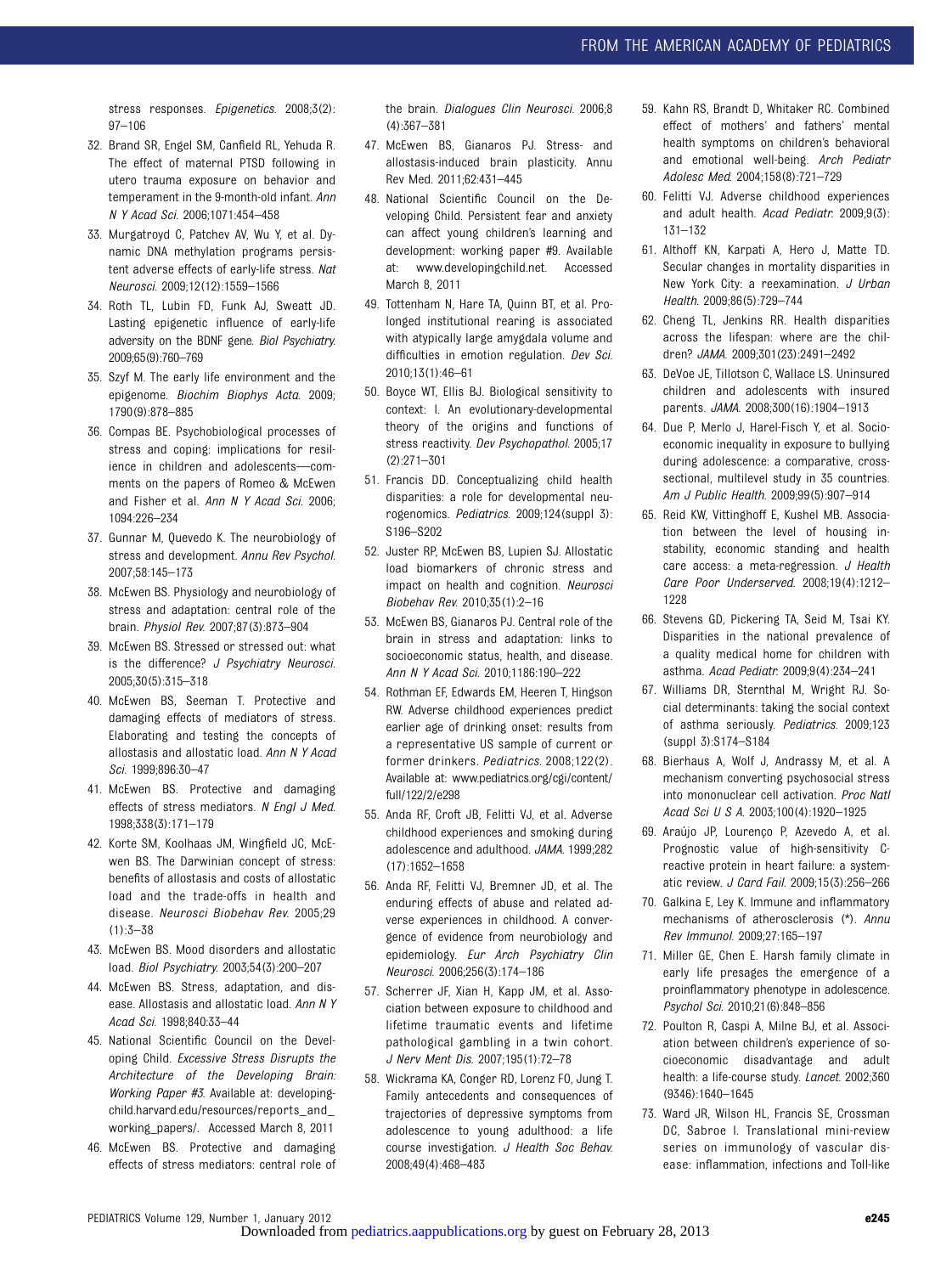receptors in cardiovascular disease. Clin Exp Immunol. 2009;156(3):386–394

- 74. Heydtmann M, Adams DH. Chemokines in the immunopathogenesis of hepatitis C infection. Hepatology. 2009;49(2):676–688
- 75. Berasain C, Castillo J, Perugorria MJ, Latasa MU, Prieto J, Avila MA. Inflammation and liver cancer: new molecular links. Ann N Y Acad Sci. 2009;1155:206–221
- 76. Chen E, Miller GE. Stress and inflammation in exacerbations of asthma. Brain Behav Immun. 2007;21(8):993–999
- 77. Yao H, Rahman I. Current concepts on the role of inflammation in COPD and lung cancer. Curr Opin Pharmacol. 2009;9(4): 375–383
- 78. Li M, Zhou Y, Feng G, Su SB. The critical role of Toll-like receptor signaling pathways in the induction and progression of autoimmune diseases. Curr Mol Med. 2009;9(3): 365–374
- 79. Danese A, Moffitt TE, Pariante CM, Ambler A, Poulton R, Caspi A. Elevated inflammation levels in depressed adults with a history of childhood maltreatment. Arch Gen Psychiatry. 2008;65(4):409–415
- 80. Danese A, Pariante CM, Caspi A, Taylor A, Poulton R. Childhood maltreatment predicts adult inflammation in a life-course study. Proc Natl Acad Sci U S A. 2007;104 (4):1319–1324
- 81. Howren MB, Lamkin DM, Suls J. Associations of depression with C-reactive protein, IL-1, and IL-6: a meta-analysis. Psychosom Med. 2009;71(2):171–186
- 82. Cuhna F, Heckman JJ, Lochner LJ, Masterov DV. Interpreting the evidence on life cycle skill formation. In: Hanushek EA, Welch F, eds. Handbook of the Economics of Education.

Amsterdam, Netherlands: North-Holland; 2006: 697–812

- 83. Heckman JJ, Stixrud J, Urzua S. The effects of cognitive and non-cognitive abilities on labor market outcomes and social behavior. J Labor Econ. 2006;24:411–482
- 84. Heckman JJ. Role of income and family influence on child outcomes. Ann N Y Acad Sci. 2008;1136:307–323
- 85. Heckman JJ. The case for investing in disadvantaged young children. Available at: www.firstfocus.net/sites/default/files/r.2008-9. 15.ff\_.pdf. Accessed March 8, 2011
- 86. Heckman JJ, Masterov DV. The productivity argument for investing in young children. Available at: http://jenni.uchicago.edu/humaninequality/papers/Heckman\_final\_all\_wp\_2007- 03-22c\_jsb.pdf. Accessed March 8, 2011
- 87. Richmond JB. Child development: a basic science for pediatrics. Pediatrics. 1967;39 (5):649–658
- 88. Leslie LK, Slaw KM, Edwards A, Starmer AJ, Duby JC, ; Members of Vision of Pediatrics 2020 Task Force. Peering into the future: pediatrics in a changing world. Pediatrics. 2010;126(5):982–988
- 89. Starmer AJ, Duby JC, Slaw KM, Edwards A, Leslie LK, ; Members of Vision of Pediatrics 2020 Task Force. Pediatrics in the year 2020 and beyond: preparing for plausible futures. Pediatrics. 2010;126(5): 971–981
- 90. Halfon N, DuPlessis H, Inkelas M. Transforming the U.S. child health system. Health Aff (Millwood). 2007;26(2):315–330
- 91. Schor EL. The future pediatrician: promoting children's health and development. J Pediatr. 2007;151(suppl 5):S11–S16
- 92. Tanner JL, Stein MT, Olson LM, Frintner MP, Radecki L. Reflections on well-child care practice: a national study of pediatric clinicians. Pediatrics. 2009;124(3):849– 857
- 93. Radecki L, Olson LM, Frintner MP, Tanner JL, Stein MT. What do families want from wellchild care? Including parents in the rethinking discussion. Pediatrics. 2009;124 (3):858–865
- 94. Fisher PA, Gunnar MR, Dozier M, Bruce J, Pears KC. Effects of therapeutic interventions for foster children on behavioral problems, caregiver attachment, and stress regulatory neural systems. Ann N Y Acad Sci. 2006;1094:215–225
- 95. Mercy JA, Saul J. Creating a healthier future through early interventions for children. JAMA. 2009;301(21):2262–2264
- 96. Middlebrooks JS, Audage NC. The effects of childhood stress on health across the lifespan. Available at: www.cdc.gov/ncipc/pubres/pdf/Childhood\_Stress.pdf. Accessed July 20, 2009
- 97. Earls MF, ; Committee on Psychosocial Aspects of Child and Family Health; American Academy of Pediatrics. Incorporating recognition and management of perinatal and postpartum depression into pediatric practice. Pediatrics. 2010;126(5):1032–1039
- 98. Center on the Developing Child at Harvard University. Maternal depression can undermine the development of young children: working paper #8. Available at: www. developingchild.harvard.edu. Accessed March 8, 2011
- 99. Shonkoff J. Protecting brains, not simply stimulating minds. Science. 2011;333(6045): 982–983